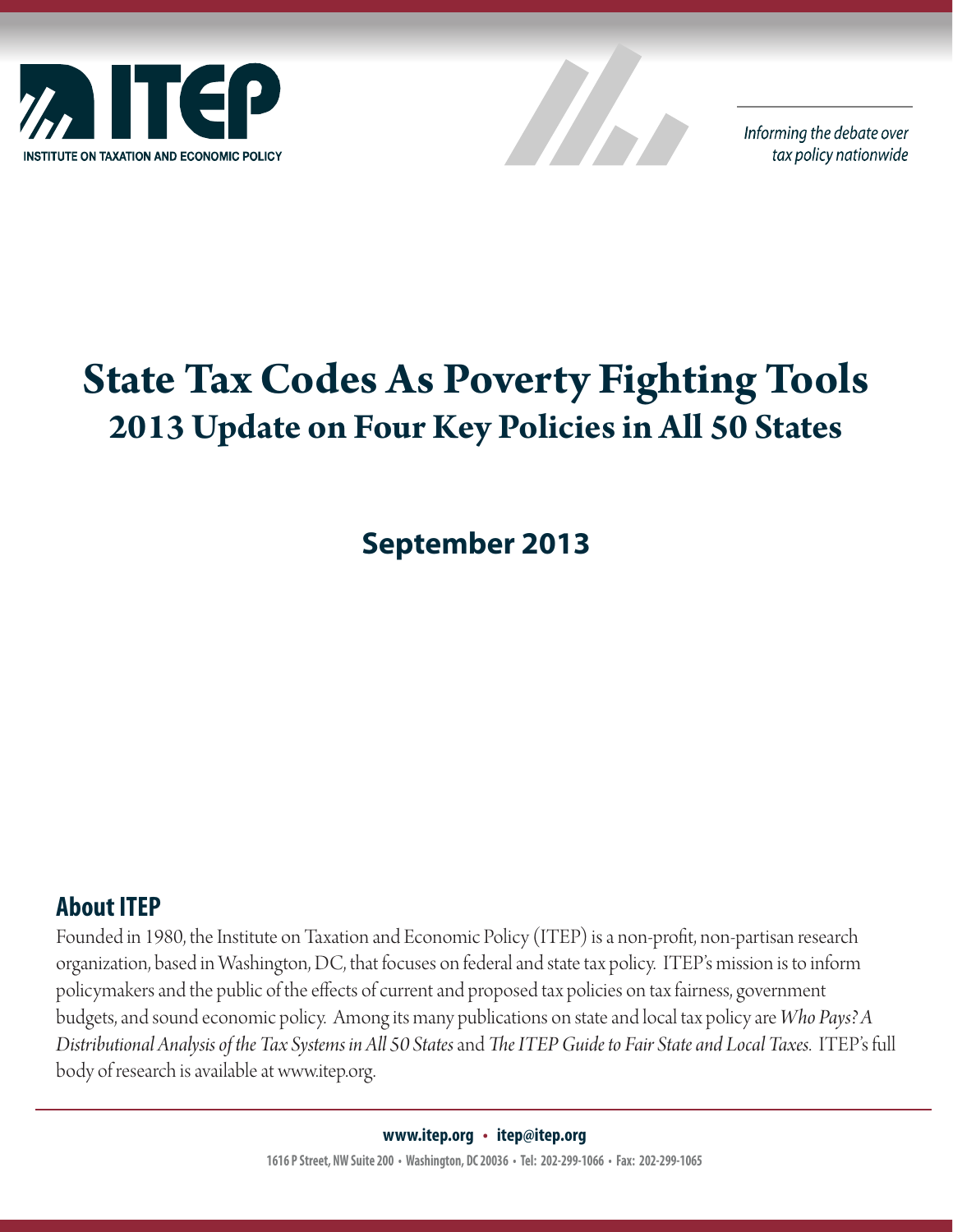## **INTRODUCTION**

New Census Bureau data released this month show that the share of Americans living in poverty remains high, despite other signs of economic recovery. The national 2012 poverty rate of 15 percent is essentially unchanged since 2010 , but still 2.5 percentage points higher than pre-recession levels. This means that in 2012, 46.5 million, or about 1 in 6 Americans, lived in

poverty.1 The poverty rate in most states also held steady with five states experiencing an increase in either the number or share of residents living in poverty while only two states saw a decline.<sup>2</sup>

Astonishingly, state tax policies in virtually every state make this problem worse rather than better. When all the taxes imposed by state and local governments are taken into account, every state imposes higher effective tax rates on poor families than on the richest taxpayers. Despite this unlevel playing field state tax systems already create for their poorest residents, many state policymakers have recently proposed (and in some cases enacted) tax increases on the poor under the guise of "tax reform" to finance tax cuts for their wealthiest residents and profitable corporations.

There is a better approach. Just as state and local tax policies can push individuals and families further into poverty, there are tax policy tools available that can help them move out of poverty. In most states, truly remedying state tax unfairness would require comprehensive tax reform. Short of this, lawmakers should use their states' tax systems as a means of providing affordable, effective and targeted assistance to the growing number of people living in poverty.

This report presents a comprehensive view of anti-poverty tax policies, surveys tax policy decisions made in the states in 2013, and offers recommendations every state should consider

### **2013 Developments in State Anti-Poverty Tax Policy**

#### **Forward Steps Taken to Address Poverty**

- n **Colorado** established a permanent state Earned Income Tax Credit and new Child Tax Credit.
- n **Oregon's** state EITC was extended (it was set to expire at the end of 2013).
- n **DC's** property tax circuit breaker credit was expanded.
- n **Minnesota** increased its property tax credit for renters and homeowners.

#### **Backward Steps Taken**

- **North Carolina's** state EITC was reduced from 5 to 4.5% in 2013 and will be eliminated in 2014. NC also eliminated its child and dependent care credit.
- n **Connecticut's** state EITC was temporarily reduced from 30 to 25%.
- n **Kansas, Ohio, and North Carolina** enacted regressive tax plans that hiked taxes on low-income taxpayers and significantly cut them for the wealthiest.

#### **Mixed Results**

- n **Iowa's** state EITC was increased to 14% in 2013 and 15% in 2014. However, the increase was part of a larger tax cutting package for businesses.
- n **Maine** replaced its property tax circuit breaker program with a property tax fairness credit, a refundable credit taken via the personal income tax. However, the maximum credit was reduced and eligibility lowered.
- n **Ohio** established a new non-refundable 5% state EITC, however the structure of the new credit is very limiting and is insufficient to fully offset regressive changes included in Ohio's tax plan this year.

#### **Missed Opportunities**

- n A proposal to enact a nonrefundable low-income tax credit failed in **Hawaii.**
- n Proposals to enact new state EITCs in **Arkansas, Hawaii, Montana and Utah**  stalled or failed.
- **n** Proposals to restore state EITCs to previous levels in **New Jersey** and Michigan stalled or failed. **Maine** and **Oregon** lawmakers failed to pass proposed bills to increase the EITC.

### **Anti-Poverty Tax Policy Protected**

n Proposals to reduce or eliminate state EITCs in **Kansas, Louisiana, Nebraska**, and **Vermont** were not enacted.

to help families rise out of poverty. States can jump-start their anti-poverty efforts by enacting one or more of four proven and effective tax strategies to reduce the share of taxes paid by low- and moderate-income families: state Earned Income Tax Credits, property tax circuit breakers, targeted low-income credits, and child-related tax credits.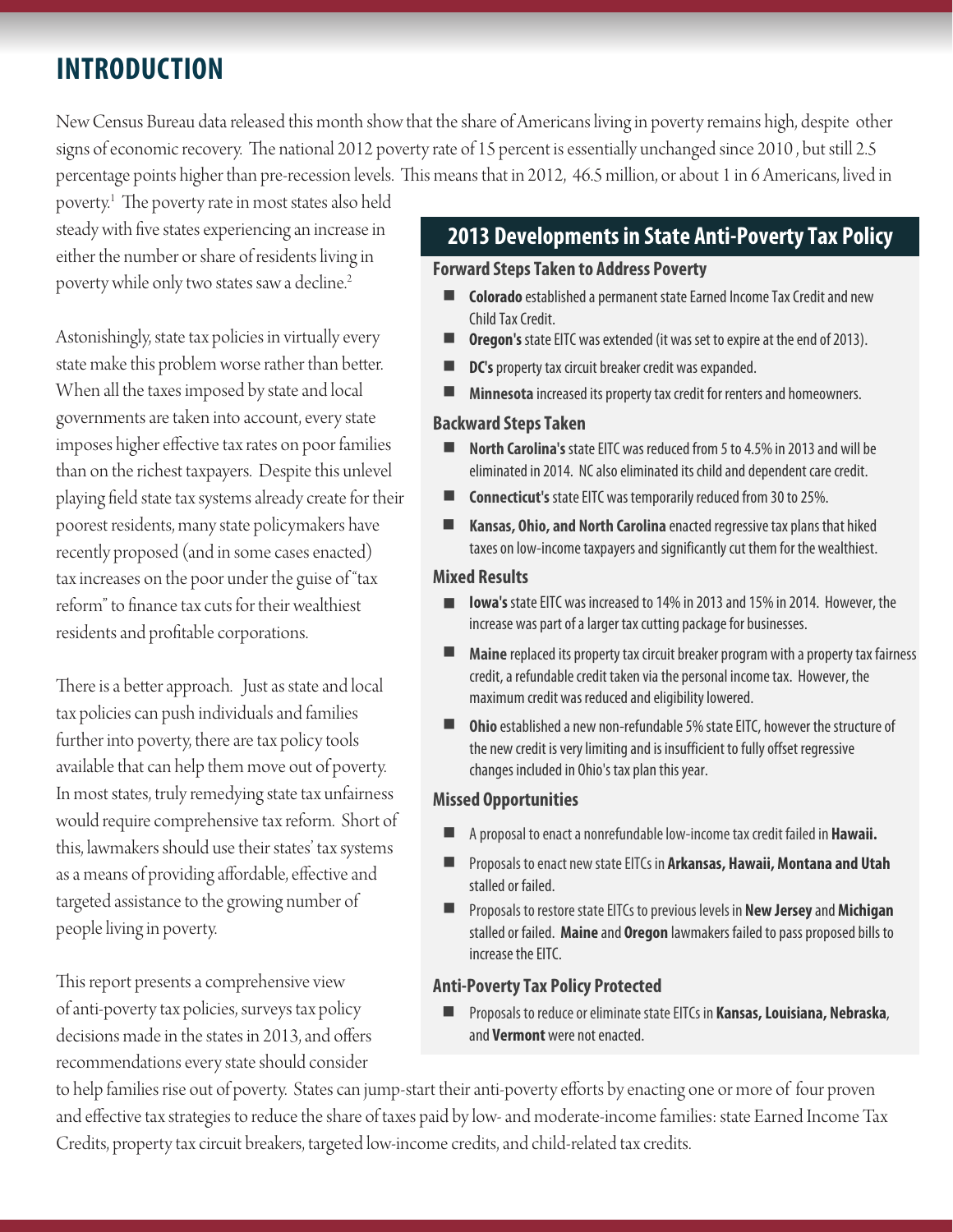## **STATE TAX SYSTEMS AND POVERTY**

State tax systems do little to help families living in poverty. In fact, state tax systems typically make things even harder for families living on the margins. A 2013 ITEP report, *Who Pays? A Distributional Analysis of the Tax Systems in All 50 States3* , found that nationwide, the poorest twenty percent of Americans paid an average 11.1 percent of their incomes in state and local taxes. Middle-income taxpayers didn't fare much better, paying an average of 9.4 percent of their incomes toward those taxes. But when it comes to the wealthiest one percent, ITEP found they paid just 5.6 percent of their incomes, on average, in state and local taxes.

The fact is that nearly every state and local tax system takes a much greater share of income from middle- and low-income families than from the wealthy. This "tax the poor" strategy is problematic because hiking taxes on low-income families pushes them further into poverty and increases the likelihood that they will need to rely on safety net programs. From a state budgeting perspective, this "soak the poor" strategy also doesn't yield much revenue compared to modest taxes on the rich.

## **STATES WITH THE GREATEST NEED FOR IMPROVEMENT**

Every state could stand to improve its tax treatment of low- and moderateincome families. However, some states have an especially great need to consider the reforms outlined in this report. The chart to the right shows the 15 states with the highest state and local taxes on the poor as a share of income. Washington State, which does not have an income tax, is the highest-tax state in the country for poor people. In fact, when all state and local sales, excise and property taxes are tallied up, Washington's poor families pay 16.9 percent of their total income in state and local taxes. Compare that to neighboring Idaho and Oregon, where the poor pay 8.2 percent and 8.3 percent, respectively, of their incomes in state and local taxes — far less than in Washington. Illinois, which relies heavily on consumption taxes, ranks second in its taxes on the poor, at 13.8 percent. **Florida**— a no-income-tax state —taxes its poor families at a rate of 13.3 percent, ranking third in this dubious distinction.

It should be noted that three states — Kansas, North Carolina, and Ohio (already on this list)— enacted tax packages in 2013 that hiked taxes on low-income households beyond the already high levels shown in the chart at right.

#### **Top 15 States with the Highest Taxes on the Poor**

| <b>State</b>        | % of Income Paid in State &<br><b>Local Taxes</b> |
|---------------------|---------------------------------------------------|
| Washington          | 16.9%                                             |
| <b>Illinois</b>     | 13.8%                                             |
| <b>Florida</b>      | 13.3%                                             |
| <b>Hawaii</b>       | 13.0%                                             |
| <b>Arizona</b>      | 12.9%                                             |
| <b>Texas</b>        | 12.6%                                             |
| <b>Indiana</b>      | 12.3%                                             |
| <b>Rhode Island</b> | 12.1%                                             |
| Pennsylvania        | 12.0%                                             |
| <b>Arkansas</b>     | 11.9%                                             |
| <b>Ohio</b>         | 11.6%                                             |
| <b>South Dakota</b> | 11.6%                                             |
| Georgia             | 11.3%                                             |
| <b>New Jersey</b>   | 11.2%                                             |
| <b>Tennessee</b>    | 11.2%                                             |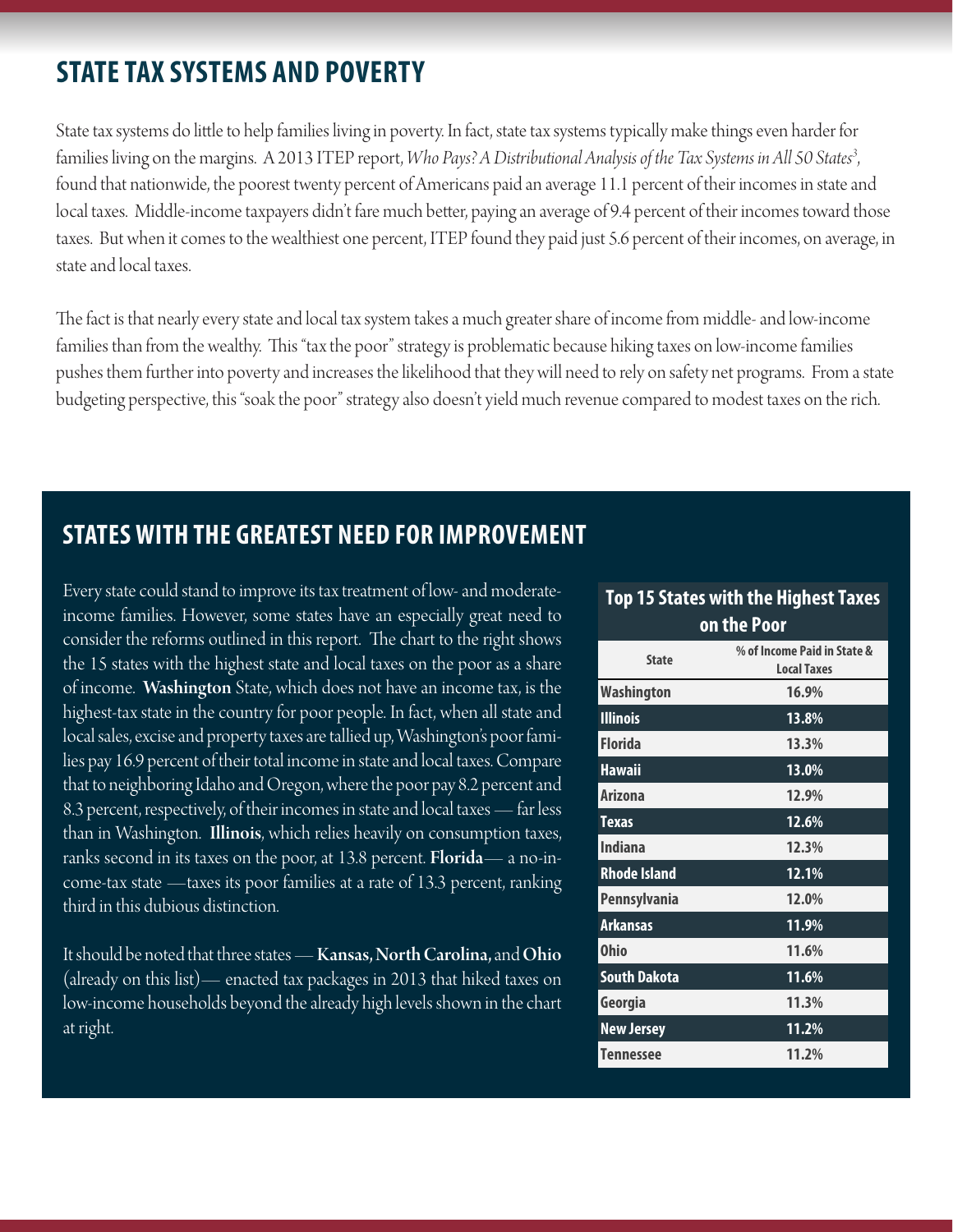## **STATE TAX STRATEGIES FOR REDUCING POVERTY**

### *Refundable Earned Income Tax Credits*

The federal Earned Income Tax Credit (EITC) is widely recognized as an effective anti-poverty strategy. It was introduced in 1975 to provide targeted tax reductions to low-income workers and also as an important way of rewarding work and increasing incomes.

The federal EITC is administered through the personal income tax. To encourage greater participation in the workforce, the EITC is based on earned income such as salaries and wages. For example, for each dollar earned up to \$13,430 in 2013, families with three children receive a tax credit equal to 45 percent of those earnings, up to a maximum credit of \$6,044. Because the credit is designed to provide tax relief to the working poor, there are income limits that restrict eligibility for the credit. Families continue to be eligible for the maximum credit until income reaches \$17,530 (or \$22,870 for married-couple families). Above this income level, the value of the credit is gradually reduced to zero and is unavailable when family income goes beyond the eligibility level. The credit is entirely unavailable to families with three or more children earning more than \$46,227 if they are single and \$51,567 if married. For taxpayers without children the credit is less generous: the maximum credit is \$487and singles earning more than \$14,340 (\$19,680 for married couples without children) are ineligible.

The Census Bureau estimated that 5.7 million people, including three million children, were lifted out of poverty in 2011 thanks to the federal EITC.

Twenty-six states and the District of Columbia(DC) have enacted state Earned Income Tax Credits based on the federal EITC. Calculating a state EITC as a percentage of the federal credit makes the credit easy for state taxpayers to claim (since they have already calculated the amount of their federal credit) and easy for state tax administrators to monitor. However, these states vary dramatically in the generosity of their credits. The credit provided by the District of Columbia amounts to 40 percent of the federal credit, while eight states will have credits worth less than 10 percent of the federal credit in 2013.

| <b>State EITCs in 2013</b> |                |                             |  |  |
|----------------------------|----------------|-----------------------------|--|--|
| <b>State</b>               | % of Federal   | <b>Refundable?</b>          |  |  |
| $\epsilon$                 | 10%            | Refundable                  |  |  |
| $\overline{C}$             | 25%            | Refundable                  |  |  |
| DC                         | 40%            | Refundable                  |  |  |
| DE                         | 20%            | Non-Refundable              |  |  |
| IA                         | 14%            | Refundable                  |  |  |
| L                          | 10%            | Refundable                  |  |  |
| IN                         | 9%             | Refundable                  |  |  |
| KS                         | 18%            | Refundable                  |  |  |
| LA                         | 3.5%           | Refundable                  |  |  |
| MA                         | 15%            | Refundable                  |  |  |
| <b>MD</b>                  | 25% or 50%     | Refundable/Non-Refundable   |  |  |
| <b>ME</b>                  | 5%             | Non-Refundable              |  |  |
| MI                         | 6%             | Refundable                  |  |  |
| <b>MN</b>                  | 33% average    | Refundable                  |  |  |
| NC                         | 4.5%           | Refundable                  |  |  |
| <b>NE</b>                  | 10%            | Refundable                  |  |  |
| NJ                         | 20%            | Refundable                  |  |  |
| <b>NM</b>                  | 10%            | Refundable                  |  |  |
| <b>NY</b>                  | 20%            | Refundable                  |  |  |
| OH                         | 5%             | Non-Refundable              |  |  |
| 0K                         | 5%             | Refundable                  |  |  |
| 0R                         | 6%             | Refundable                  |  |  |
| R <sub>l</sub>             | 25%            | <b>Partially Refundable</b> |  |  |
| VA                         | 20%            | Non-Refundable              |  |  |
| VT                         | 32%            | Refundable                  |  |  |
| <b>WA</b>                  | 10%            | Refundable                  |  |  |
| WI                         | 1 $child=4%$   | Refundable                  |  |  |
|                            | 2 children=11% |                             |  |  |
|                            | 3 children=34% |                             |  |  |

#### **Notes:**

CO EITC goes into effect when revenue targets are met.

CT temporarily reduced its EITC from 30 to 25% through 2015.

IA EITC will increase to 15% in 2014.

MD offers both a 50% nonrefundable credit and a 25% refundable credit. Taxpayers claim the most helpful.

NC EITC expires at the end of 2013.

OH established a new non-refundable and very limited EITC.

WA EITC is unfunded thus unavailable to taxpayers.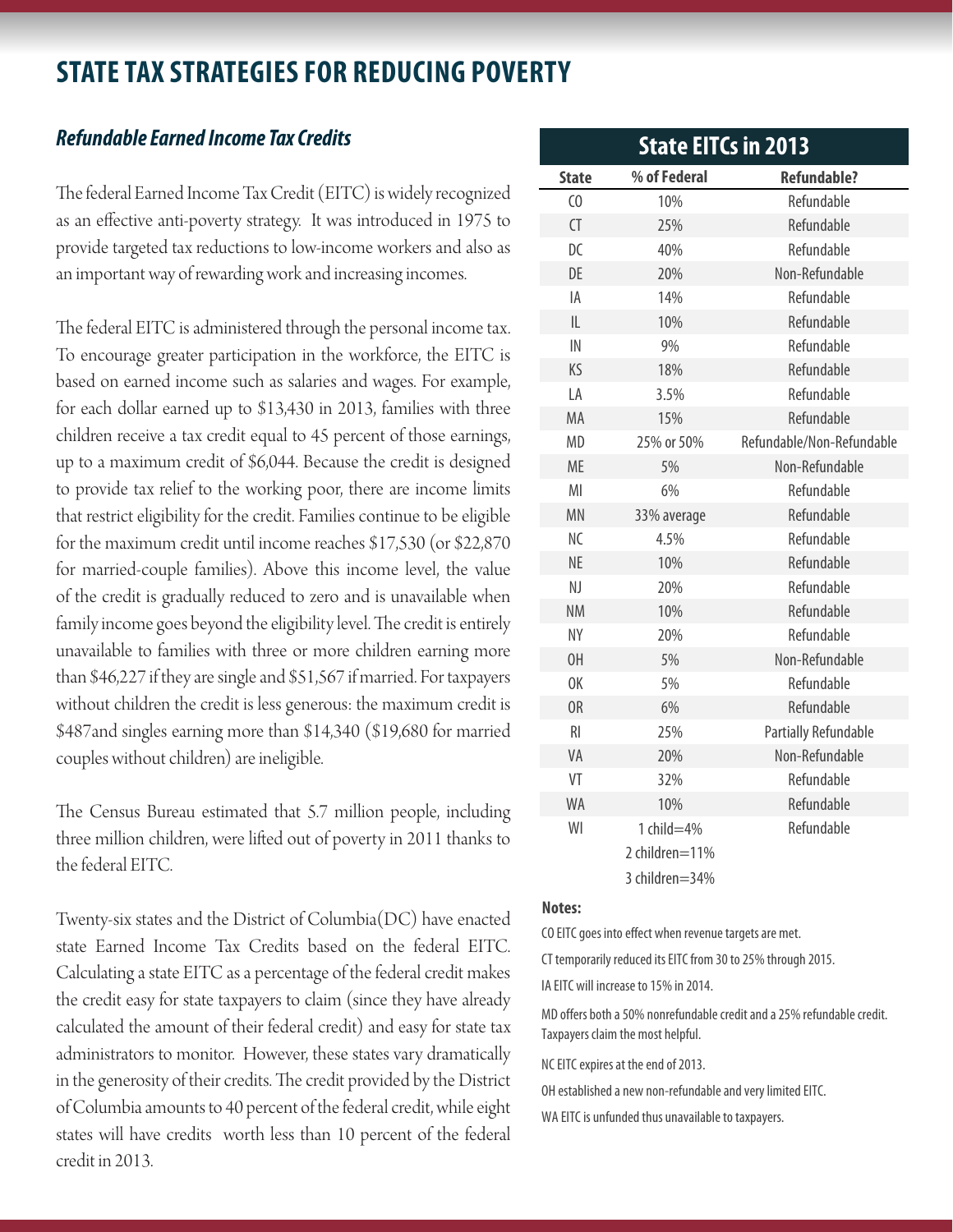Refundability is an especially important component of state EITCs or any targeted low-income tax credit to ensure deserving families get the full benefit of the credit. Refundable credits do not depend on the amount of income taxes paid: if the credit amount exceeds your income tax liability, the excess amount is given as a refund. Thus, refundable credits are useful in offsetting the regressive nature of sales and property taxes, and can provide a much needed income boost to help families pay for basic necessities. In all but four states (Delaware, Ohio, Rhode Island and Virginia), the EITC is fully refundable. State EITCs have bipartisan support because they are easily administered and relatively inexpensive. However, EITCs are most generous to families with children. Policymakers should be aware that the EITC does little to benefit seniors and families without children because it was designed to specifically help families with children. There are other tax provisions offered by states like enhanced personal exemptions or standard deductions that are available to elderly taxpayers.

#### 2013 EITC Developments in the States

- Colorado lawmakers enacted a permanent refundable state EITC equal to 10 percent of the federal credit (the new EITC goes into effect when revenue targets are met).
- Connecticut lawmakers temporarily reduced the state's EITC from 30 to 25 percent of the federal credit. The credit will be restored to 30 percent in 2015.
- Iowa's state EITC was increased from 7 to 14 percent (will go to 15 percent in 2014), however the increase was part of a tax cut package that gave profitable businesses a much larger property tax break costing 10 times more than the targeted tax cut for low-income Iowans.
- North Carolina experienced the biggest defeat to this proven tax policy. Lawmakers reduced the state EITC from 5 to 4.5 percent in 2013. They also allowed the credit to expire after this year despite passing a significant and regressive tax overhaul which increases taxes on low-income families and cuts them for wealthy households and profitable corporations.
- Ohio enacted a new limited non-refundable 5 percent state EITC as part of a larger tax package which also hiked the sales taxes, cut income tax rates, and reduced taxes on pass- through business income. The new credit is not sufficient to offset the regressive impact of the other tax changes.
- Oregon lawmakers extended the state's EITC which had been set to sunset at the end of 2013, but did not increase the credit from 6 to 8 percent as the governor proposed.
- Proposals to eliminate or greatly reduce state EITCs in Kansas, Nebraska and Vermont were not enacted.
- Proposals to restore prior year cuts to state EITCs in New Jersey and Michigan stalled and a proposed increase to Maine's state EITC failed.
- Proposals to enact new EITCs failed in Arkansas, Hawaii, Montana and Utah.

*Recommendation: To help alleviate poverty, states with EITCs should consider increasing the percentage of the existing credit and other states should consider introducing a generous and refundable EITC.*

## **IMPORTANCE OF REFUNDABILITY**

The hallmark of a truly effective low-income credit is that it is refundable. This means that if the amount of the credit exceeds the amount of personal income tax you would otherwise owe, you actually get money back. Refundability is a vital feature in low-income credits simply because for most fixed-income families, sales and property taxes take a much bigger bite out of their wallets than does the personal income tax. Refundable credits on income tax forms are the most cost-effective mechanism for partially offsetting the effects of these other regressive taxes on low-income families.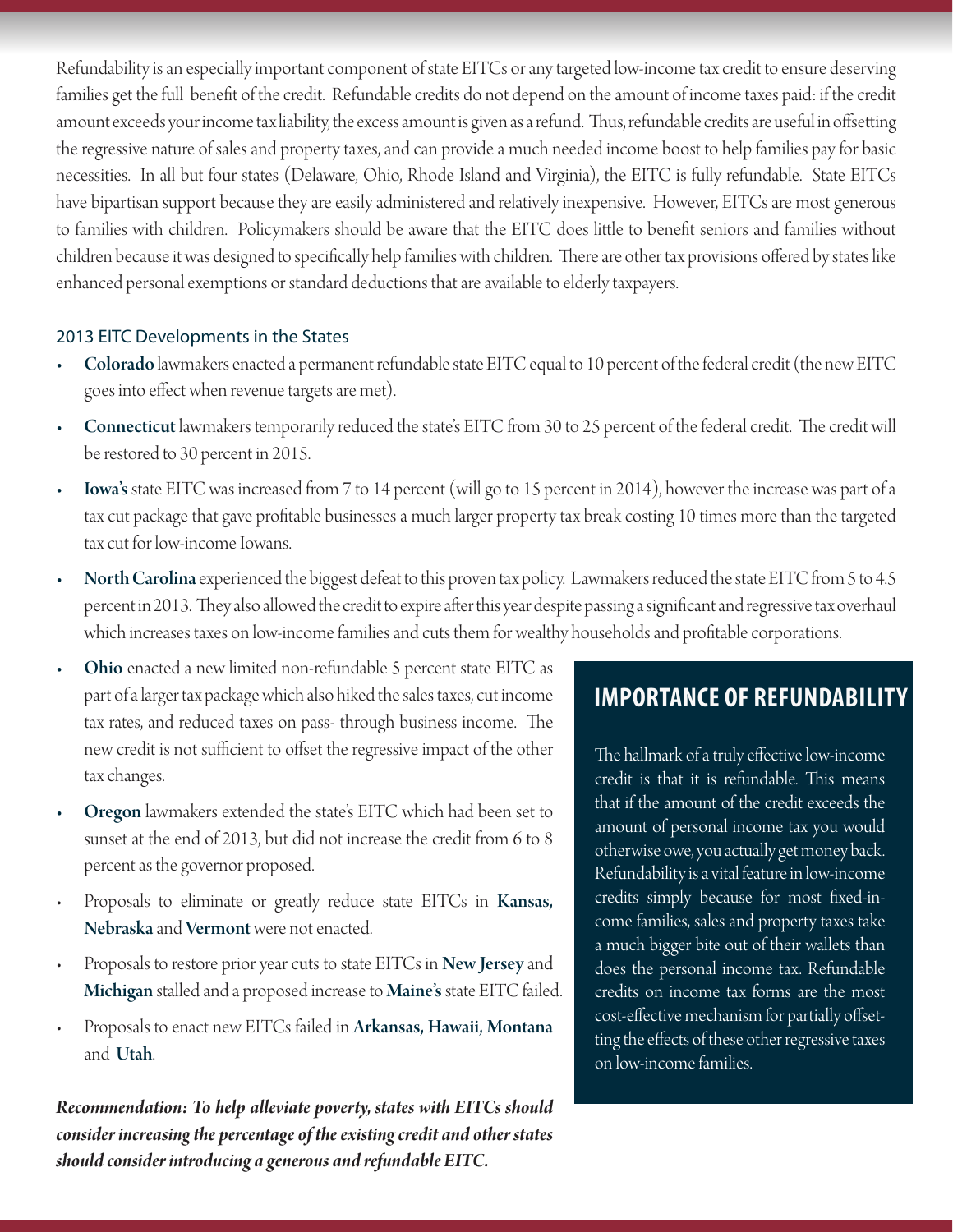### *Property Tax Circuit Breaker for Homeowners & Renters*

States employ a wide variety of mechanisms to reduce the amount of property taxes low- and moderate-income families pay, however they vary significantly in effectiveness. A property tax circuit breaker is the only property tax reduction program explicitly designed to reduce the property taxes on those low-income taxpayers hit hardest by the tax. Its name reflects its design: circuit breakers protect low-income residents from a property tax "overload", just like an electric circuit breaker. When a property tax bill exceeds a certain percentage of a taxpayer's income, the circuit breaker offsets property taxes in excess of this "overload" level.

In 2013, 18 states and DC offer true property tax circuit breaker programs which target tax reductions to low-income families who also owe significant property taxes relative to their incomes. Another 12 states provide property tax credits to some lowincome families. However, the credits in those states are only based on income—the cut-off eligibilty over income limits but do not include a provision requiring property taxes to exceed a set percentage of income to qualify for the credit.

The most effective and targeted property tax credits are circuit breaker programs made available to all low-income taxpayers, regardless of their age, and are also extended to renters. Because it is generally agreed that renters pay property taxes indirectly in the form of higher rents, many states now extend their circuit breaker credit to renters as well. The calculation is typically the same as for a homeowner, except that renters must assume that their property tax bill is equal to some percentage of their rent paid. Renters in Maryland for instance, use 15 percent of their rent as their assumed property tax in calculating their circuit breaker credit. For a circuit breaker program to be successful an effective outreach campaign is necessary.

| <b>State Property Tax Credit Programs in 2013</b> |                                    |                        |                        |  |
|---------------------------------------------------|------------------------------------|------------------------|------------------------|--|
| <b>State</b>                                      | <b>Age Requirements</b>            | <b>Covers Renters?</b> | <b>Approach</b>        |  |
| AZ                                                | $65+$                              | <b>YES</b>             | Income based only      |  |
| CA                                                | $62+$                              | Renters only           | Income based only      |  |
| $\epsilon$                                        | $65+$                              | <b>YES</b>             | Income based only      |  |
| CT                                                | $65+$                              | <b>YES</b>             | Income based only      |  |
| DC                                                | All Ages; Sep. Elderly Prog.       | <b>YES</b>             | <b>Circuit Breaker</b> |  |
| ID                                                | $65+$                              | N <sub>0</sub>         | Income based only      |  |
| IL                                                | $65+$                              | YES                    | Circuit Breaker        |  |
| IA                                                | $65+$                              | <b>YES</b>             | Income based only      |  |
| KS                                                | 55+, disabled/ dep. child under 18 | N <sub>0</sub>         | Income based only      |  |
| <b>ME</b>                                         | All Ages; Sep. Elderly Program     | YES                    | <b>Circuit Breaker</b> |  |
| <b>MD</b>                                         | All Ages                           | <b>YES</b>             | Circuit Breaker        |  |
| MA                                                | $65+$                              | <b>YES</b>             | <b>Circuit Breaker</b> |  |
| MI                                                | All Ages; Sep. Elderly Prog.       | <b>YES</b>             | <b>Circuit Breaker</b> |  |
| MN                                                | All Ages                           | YES                    | <b>Circuit Breaker</b> |  |
| M <sub>0</sub>                                    | $65+$                              | YES                    | <b>Circuit Breaker</b> |  |
| MT                                                | All Ages                           | YES, Elderly only      | <b>Circuit Breaker</b> |  |
| <b>NH</b>                                         | All Ages                           | N <sub>0</sub>         | Income based only      |  |
| NJ                                                | All Ages                           | N <sub>0</sub>         | <b>Circuit Breaker</b> |  |
| <b>NM</b>                                         | $65+$                              | <b>YES</b>             | <b>Circuit Breaker</b> |  |
| <b>NY</b>                                         | All Ages; Sep. Elderly Prog.       | YES                    | Circuit Breaker        |  |
| <b>ND</b>                                         | $65+$                              | YES                    | Income based only      |  |
| 0K                                                | $65+$                              | N <sub>0</sub>         | <b>Circuit Breaker</b> |  |
| OR                                                | $58+$                              | Renters only           | <b>Circuit Breaker</b> |  |
| PA                                                | $65+$                              | YES                    | <b>Circuit Breaker</b> |  |
| <b>RI</b>                                         | All Ages                           | YES                    | <b>Circuit Breaker</b> |  |
| SD                                                | $65+$                              | N <sub>0</sub>         | Income based only      |  |
| UT                                                | $65+$                              | <b>YES</b>             | Income based only      |  |
| VT                                                | All Ages                           | YES                    | <b>Circuit Breaker</b> |  |
| WV                                                | All Ages                           | N <sub>0</sub>         | <b>Circuit Breaker</b> |  |
| WI                                                | All Ages                           | YES                    | <b>Circuit Breaker</b> |  |
| <b>WY</b>                                         | All Ages; Sep Elderly Program      | N <sub>0</sub>         | Income based only      |  |

#### 2013 State Circuit Breaker Developments

District of Columbia lawmakers increased income eligibility for the city's circuit breaker credit from \$20,000 to \$50,000, increased the maximum credit from \$750 to \$1,000, increased the share of rent used to calculate property taxes from 15 to 20 percent and indexed the thresholds and credit amounts to inflation.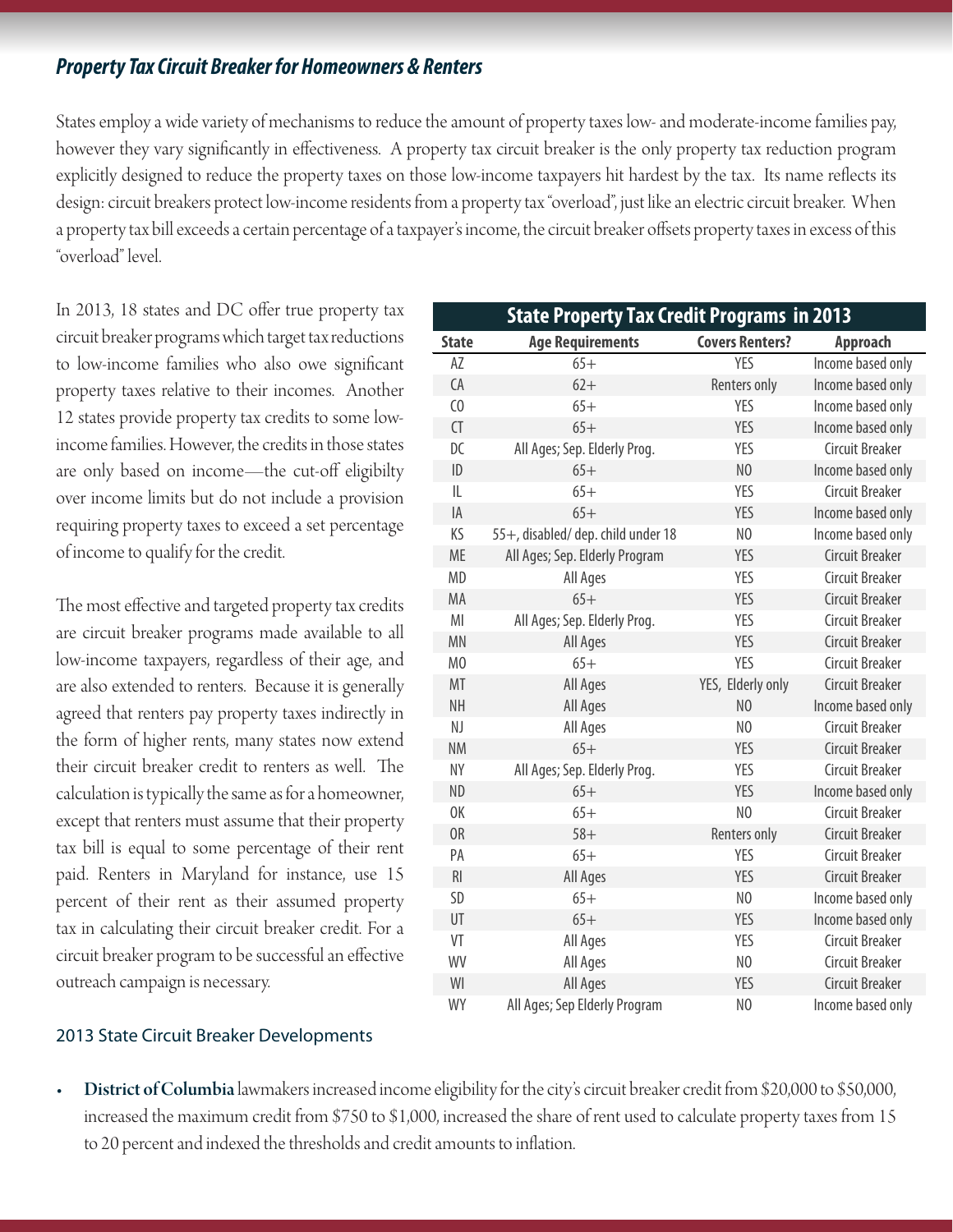- Maine lawmakers converted the state's existing low-income circuit breaker rebate to a new "Property Tax Fairness Credit", a refundable credit taken via the personal income tax forms. Like the old program, the new credit is available to low- and moderate-income homeowners and renters of all ages. However, the maximum benefit was reduced from \$1,600 to \$300, income eligibility was lowered, and the acceptable level of property taxes as a share of income was increased. As a result of the changes, more eligible taxpayers are likely to claim the benefit since it no longer requires a separate application process, but fewer overall people will be eligible and the maximum benefit was greatly reduced.
- Minnesota lawmakers increased the benefit of and eligibilty for the state's property tax refund, a circuit breaker program available to low-income homeowners and renters. A new outreach program will help to ensure that eligibe homeowners and renters receive the benefit.

*Recommendation: States interested in reducing property taxes for low-income homeowners and renters should consider introducing a circuit-breaker program. States with circuit breaker programs only available to older adults or homeowners should consider expanding the program to low-income homeowners and renters of all ages.*

## **WHICH STATES GET IT (CLOSE TO) RIGHT?**

The most noticeable features of the least regressive tax states are a highly progressive income tax including targeted tax credits and a lesser reliance on sales and excise taxes. For example:

• **Vermont**'s tax system is among the least regressive in the nation because it has a highly progressive income tax and low sales and excise taxes. Vermont's tax system is also made less unfair by the size of the state's refundable Earned Income Tax Credit (EITC) — 32 percent of the federal credit— and a generous property tax circuit breaker credit.

• Delaware's income tax is not very progressive, but its high reliance on income taxes and very low use of consumption taxes nevertheless results in a tax system that is only slightly regressive overall. Similarly, **Oregon** has a high reliance on income taxes and very low use of consumption taxes. Both states also offers a state EITC as well as sizeable credits to offset child and dependent care expenses.

• New York and the District of Columbia each achieve a close-to-flat tax system overall through the use of generous refundable EITC's and an income tax with relatively high top rates and limits on tax breaks for upper-income taxpayers. New York also provides a refundable Child Tax Credit based on the federal program and both states provide property tax circuit breaker credits.

It should be noted that even the least regressive states generally fail to meet what most people would consider minimal standards of tax fairness. In each of these states, at least some low- or middle-income groups pay more of their income in state and local taxes than the wealthiest families must pay.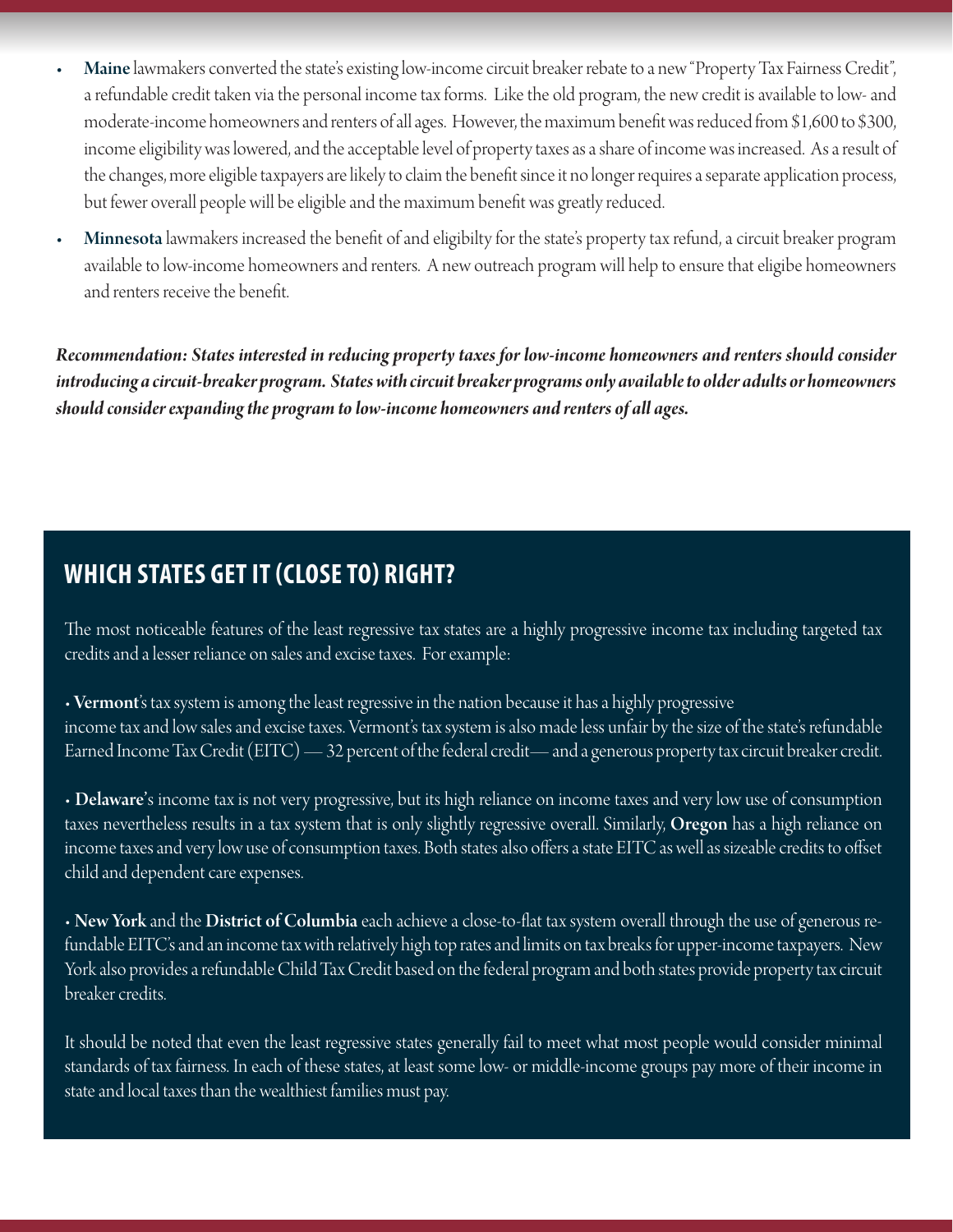### *Targeted Low-Income Tax Credits*

Because the Earned Income Tax Credit is targeted to low-income working families with children, it typically offers little or no benefits to older adults and adults without children. Thus, refundable lowincome credits are a good complementary policy to state EITCs.

Ten states offer income tax credits of their own design to ensure that families below a certain income level aren't subject to the personal income tax. For example, Ohio offers a nonrefundable credit which ensures that families with incomes less than \$10,000 aren't subject to the income tax. Kentucky offers a nonrefundable credit based on a family's size which ensures that families at or below the poverty level aren't subject to state income taxes. Making these targeted low-income credits refundable would increase their effectiveness for low-income families.

Five states offer an income tax credit to help offset the sales and excise taxes that low- income families pay. Some of the credits are specifically intended to offset some of the impact of sales taxes on groceries. The credits are normally a flat dollar amount for each family member, and are available only to taxpayers with income below a certain threshold. These credits are usually administered on state income tax forms, and are refundable—meaning that the full credit is given even if it exceeds the amount of income tax a claimant owes.

Refundability is important because it allows low-income credits to be used by taxpayers who have little or no income tax liability but who pay a substantial amount of their income in sales taxes. For example, Idaho offers a refundable credit for each Idahoan and their dependents to offset grocery taxes even if taxpayers aren't subject to the income tax.

There were no significant changes made to state low-income tax credits in 2013. A proposal to enact a nonrefundable tax credit fully eliminating personal income taxes for families living in

### **State Low-Income Credits in 2013**

**Credits Designed to Reduce Personal Income Taxes**

| <b>State</b> | <b>Description of Credit</b>                                                                                                                                          |
|--------------|-----------------------------------------------------------------------------------------------------------------------------------------------------------------------|
| A7           | Nonrefundable "Family Tax Credit" available to low-income                                                                                                             |
|              | taxpayers; eligibility varies with family size and structure                                                                                                          |
| GA           | Nonrefundable "Low Income Credit" available if FAGI is less than<br>\$20,000                                                                                          |
| IN           | Refundable "Unified Tax Credit for the Elderly" available if FAGI is less<br>than \$10,000 and one or more household members are age 65 or<br>older                   |
| ΚY           | Nonrefundable "Family Size Credit" based on family size and<br>"modified" gross income                                                                                |
| <b>MD</b>    | Nonrefundable "State Poverty Level Credit" equal to 5% of earned<br>income is available to low-income taxpayers; eligibility varies with<br>family size and structure |
| NΥ           | Nonrefundable "Household Credit" available if FAGI is less than<br>\$28,000 for single filers and \$32,000 for others                                                 |
| 0H           | Nonrefundable credit to ensure that families with Ohio AGI over<br>\$10,000 don't pay any income tax                                                                  |
| PA           | Nonrefundable Tax Forgiveness credit that allows eligible taxpayers<br>to reduce all or part of their state income tax liability                                      |
| VA           | Nonrefundable "Tax Credit for Low-Income Individuals" that can be<br>taken in lieu of the EITC; eligibility varies with family size and<br>structure                  |
| WI           | Nonrefundable "working families tax credit" is available if Wisconsin<br>income is less than \$19,000 for married filers (\$10,000 for other<br>filers)               |
| <b>WV</b>    | Nonrefundable "Family Tax Credit" available to low-income<br>taxpayers; eligibility varies with family size and structure                                             |
|              |                                                                                                                                                                       |

#### **Credits Designed to Offset Sales Tax/Tax on Food**

| State     | <b>Description of Credit</b>                                                                                                                              |
|-----------|-----------------------------------------------------------------------------------------------------------------------------------------------------------|
| AZ        | Provides a refundable "Increased Excise Tax Credit" for low-income<br>taxpayers of all ages                                                               |
| HI        | Provides a "Refundable Food/Excise Tax Credit" for families with FAGI<br>below \$50,000                                                                   |
| ID        | Provides a refundable "Grocery Credit" to all families regardless of<br>income. Credit will rise to permanent level of \$100 per family<br>member in 2015 |
| <b>NM</b> | Provides a "Low Income Comprehensive Tax Rebate" for all low<br>income taxpayers                                                                          |
| 0K        | Provides a refundable "Credit/Refund of Sales Tax" for low-income<br>taxpayers of all ages                                                                |

poverty (and cutting them in half for those between 100 and 125 percent of poverty) failed to pass the Hawaii legislature.

*Recommendation: States committed to making sure taxes don't push families further into poverty should create refundable, targeted low-income credits. Such credits can also be used to make childcare more affordable. In states where these credits already exist, lawmakers should act to enhance them, such as by making them refundable.*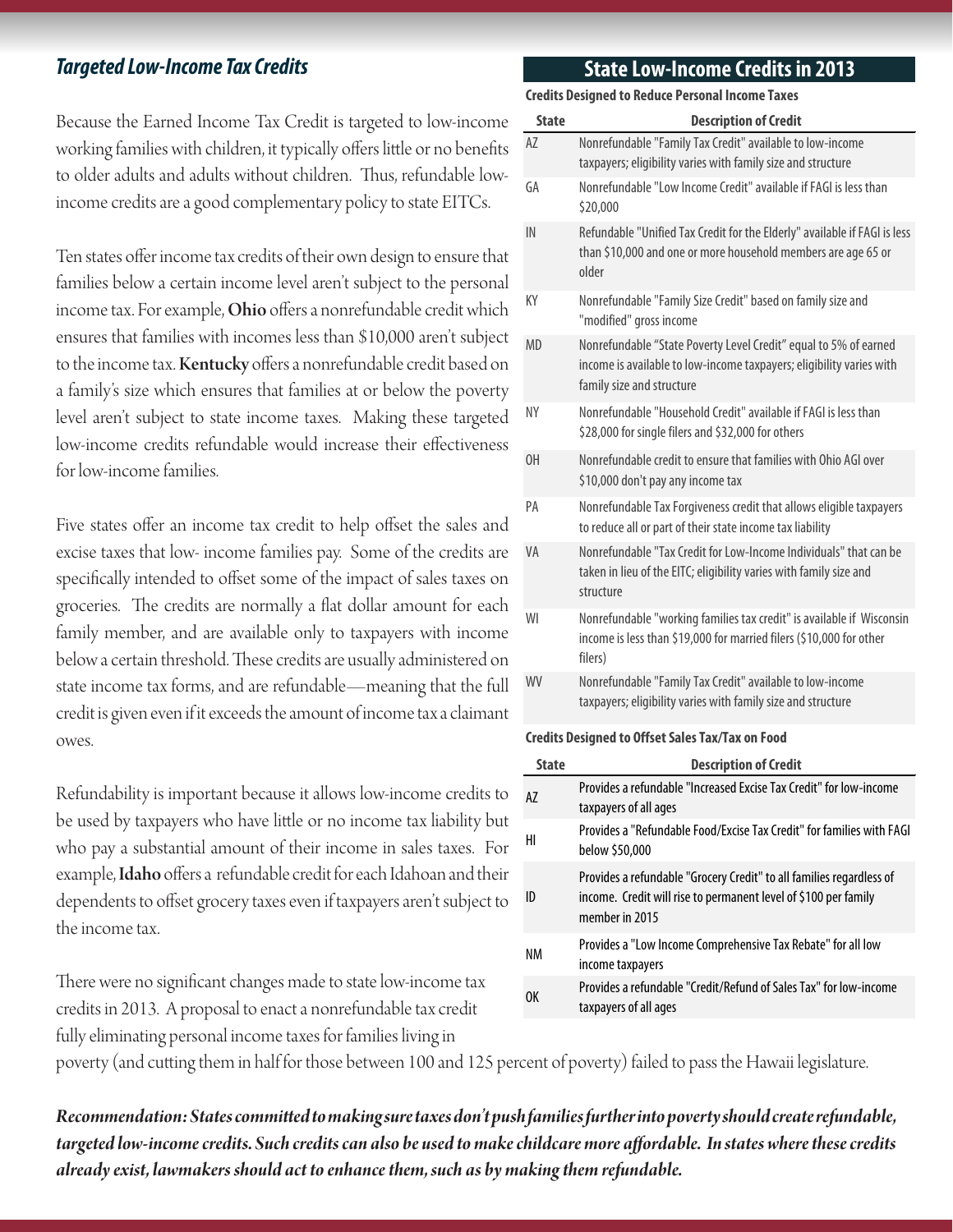### *Child-Related Tax Credits*

Child Tax Credits: The federal income tax law allows taxpayers to claim a \$1,000 income tax credit for each dependent child under 17 years of age. The credit amount is gradually phased out for high income families. A portion of the child tax credit is refundable for low-income families.

Four states currently offer a much smaller version of the child tax credit for qualifying families (Colorado will join this list contingent on Congress passing a law to allow states to force out-of-state online retailers to collect and remit sales taxes). These per-child credits are an important anti-poverty strategy, especially if they are refundable and income limited. The credits are offered beyond the extra dependent exemptions or exemption credits that most states offer families. For example, New York offers a \$100 refundable child tax credit for qualifying families.

### **State Description of Credit** CA Nonrefundable income limited Dependent Exemption Credit (\$315/dependent) higher than state's Personal Exemption Credit (\$102/filer) OK Offers choice between child tax credit modeled after the federal credit and dependent care credit (both credits are nonrefundable and income limited) NY Refundable income limited per child tax credit modeled after the federal credit NC Nonrefundable income limited \$100 per child tax credit **State Child Tax Credits in 2013**

#### **Notes:**

CO will add a refundable Child Tax Credit as a share of the Federal Tax Credit (dependent on AGI) contingent on revenue from the passage of the Marketplace Fairness Act

NC's Child Tax Credit will increase to \$125/child for families with AGI under \$40,000 starting in 2015

*Recommendation: States that want to help low-income families with children should consider increasing the value of existing child credits, making them refundable, or introducing a new refundable per child credit.*

## **STATES PRAISED AS "LOW TAX" ARE OFTEN HIGH TAX STATES FOR FAMILIES LIVING IN POVERTY**

| Annual | state | and | local | finance |
|--------|-------|-----|-------|---------|
|        |       |     |       |         |
|        |       |     |       |         |
|        |       |     |       |         |
|        |       |     |       |         |
|        |       |     |       |         |
|        |       |     |       |         |
|        |       |     |       |         |

Child and Dependent Care Credits: Low and middle-income working parents frequently spend a significant portion of their income on child care. The federal government allows a nonrefundable income tax credit to help offset child care expenses. In 2012, single working parents (and two-earner married couples) with children under 12 can claim a credit to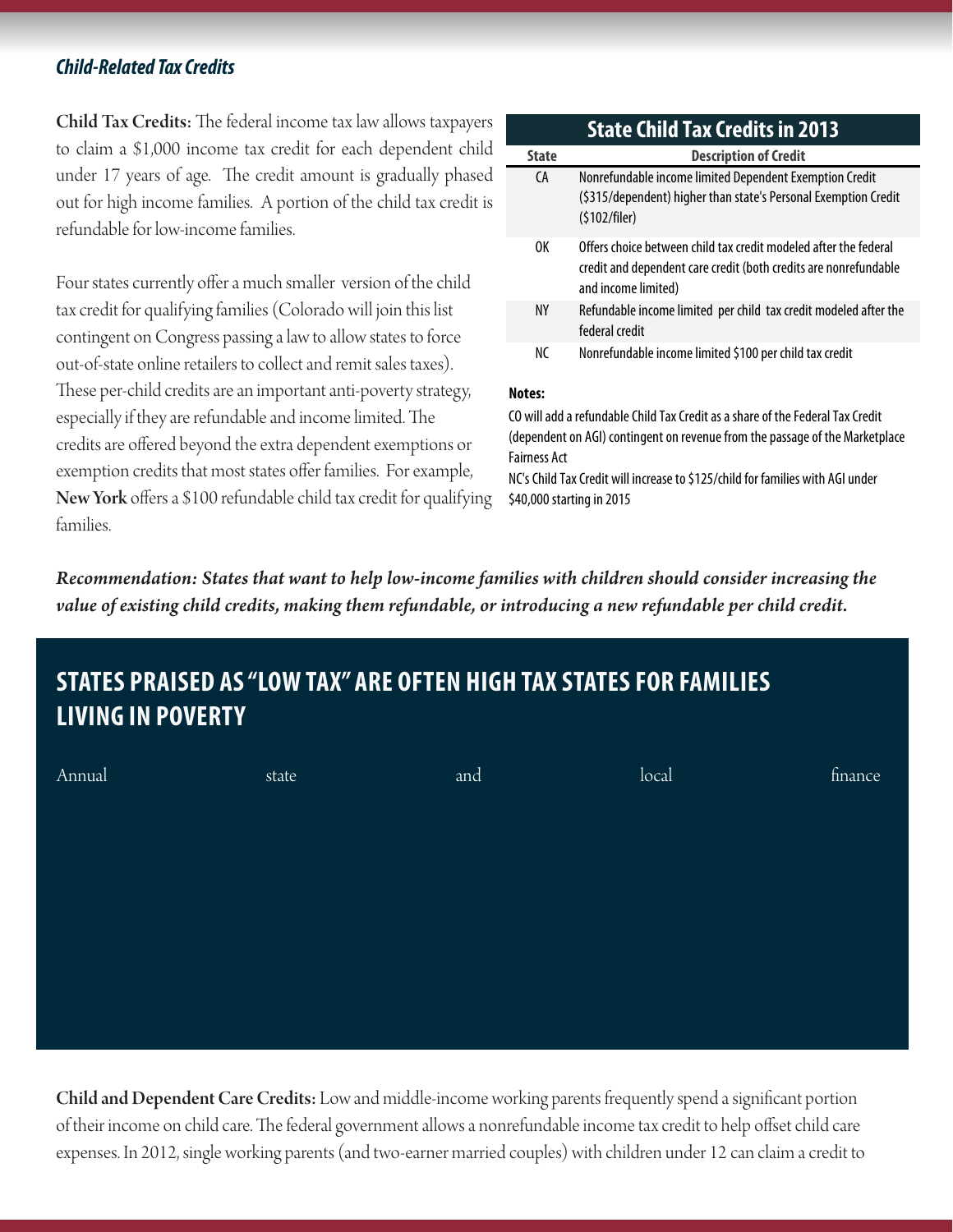partially offset up to \$6,000 of child care expenses;lowincome taxpayers can receive a credit of up to 35 percent of these expenses. The credit percentage gradually falls for higher-income taxpayers. This "sliding scale" approach helps to target tax relief somewhat more effectively to low-income taxpayers, but making the credit refundable would help those parents and children most in need.

The majority of the 23 states (including DC) that offer a credit for child and dependent care model their state credit after the federal credit. For example, Georgia allows taxpayers to take 30 percent of their federal child and dependent care credit as their Georgia nonrefundable child care credit. Nebraska takes a slightly different approach that offers both a refundable and a nonrefundable credit depending on a family's income. The Nebraska refundable child care credit is calculated as 100 percent of the federal credit for low income filers. Higher earners can claim a nonrefundable credit equal to 25 percent of the federal credit. This approach targets the benefits of the Nebraska credit much more efficiently to low- and middle-income parents than does the federal credit. Policymakers should note that these credits do nothing to support families without children or seniors who live in poverty.

### 2013 State Child Tax Credit Developments

Colorado lawmakers enacted a new Child Tax Credit for children under age 6. The credit is a sliding percentage of the federal child tax credit with the benefit decreasing as income increases. The credit is contingent on Congress passing a law to allow states to force out-of-state online retailers to collect and remit sales taxes.

## **State Dependent Care Credits in 2013**

| <b>State</b>   | <b>Description of Credit</b>                                                                                                                                    |
|----------------|-----------------------------------------------------------------------------------------------------------------------------------------------------------------|
| <b>AR</b>      | Nonrefundable 20% of federal credit; Refundable 20% of federal<br>credit for children under 6                                                                   |
| СA             | Capped nonrefundable credit; percent of credit varies on FAGI                                                                                                   |
| C <sub>0</sub> | Capped refundable credit; percent of credit varies on FAGI                                                                                                      |
| DC             | Nonrefundable 32% of federal credit                                                                                                                             |
| DE             | Nonrefundable 50% of federal credit                                                                                                                             |
| GA             | Nonrefundable 30% of federal credit                                                                                                                             |
| HI             | Refundable credit; percent of credit varies on state AGI                                                                                                        |
| IA             | Capped refundable credit; percent of credit varies on state net                                                                                                 |
| KY             | Nonrefundable 20% of federal credit                                                                                                                             |
| LA             | Portion of credit is refundable; percent of credit varies on FAGI                                                                                               |
| <b>MD</b>      | Capped nonrefundable credit; percent of credit varies on FAGI                                                                                                   |
| <b>ME</b>      | Refundable credit based on federal credit, percentage varies on<br>service provider                                                                             |
| <b>MN</b>      | Capped refundable credit                                                                                                                                        |
| NC             | Uncapped nonrefundable credit; percent of credit varies on FAGI                                                                                                 |
| <b>NE</b>      | Partially refundable; percentage of credit varies on FAGI                                                                                                       |
| <b>NM</b>      | Capped refundable 40% of federal credit                                                                                                                         |
| <b>NY</b>      | Uncapped refundable credit; percent varies on state AGI                                                                                                         |
| OH             | Capped nonrefundable credit; percent of credit varies on state AGI                                                                                              |
| 0K             | Offers choice of capped nonrefundable credit or nonrefundable chil<br>tax credit modeled after the federal (both credits are nonrefundab<br>and income limited) |
| OR             | Refundable Working Family Child Care Credit and capped<br>nonrefundable credit based on federal credit; percent of credit varie                                 |
| R <sub>l</sub> | Nonrefundable 25% of federal credit                                                                                                                             |
| SC             | Nonrefundable 7% of federal credit                                                                                                                              |
| VT             | Nonrefundable 24% of federal credit; additional refundable low-<br>income credit is allowed                                                                     |

#### **Notes:**

NC's Child and Dependent Care Credit is eliminated in 2014

ID, MA, MT and VA offer deductions for child and dependent care expenses

North Carolina lawmakers eliminated the state's child and dependent care credit as part of a tax overhaul package. Starting in 2015, the state's child tax credit will increase from \$100 to \$125 per child for families with adjusted gross incomes under \$40,000 (married) or \$32,000 (head of household).

*Recommendation: States interested in targeting child and dependent care credits to help families most in need would do well to make their credits refundable and make the credit available only to families with limited incomes.*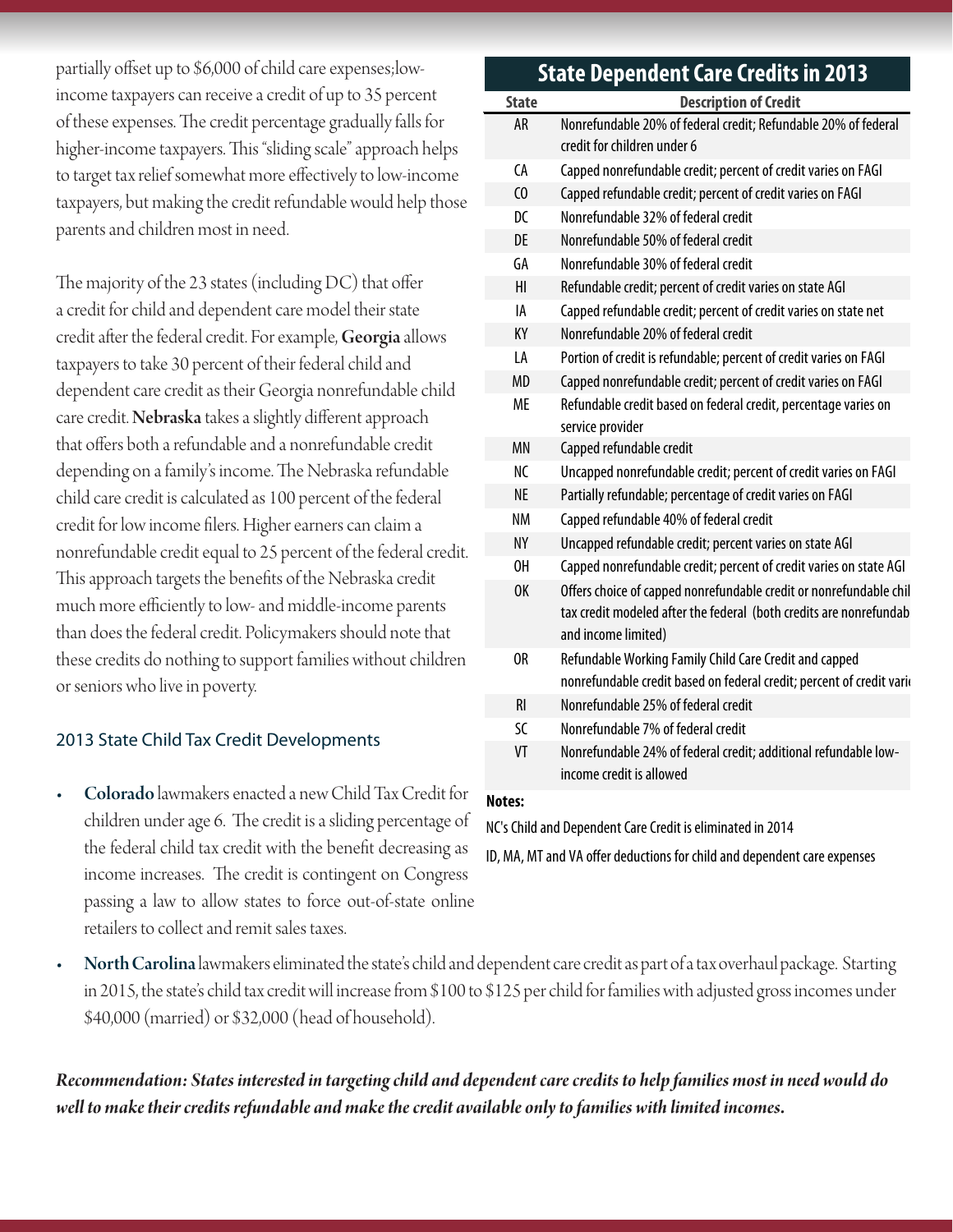## **IMPLEMENTATION: A VITAL STEP**

Offering the tax policies described in this report is one step to helping lift families out of poverty, but simply offering these credits is not enough. In order to ensure that as many eligible families benefit from these anti-poverty policies as possible, lawmakers should consider how they can make the credits accessible. A simple design, such as linking a credit to an already established credit (as the case with state EITCs) is a good place to start. Allowing taxpayers to claim credits on their personal income tax forms (as opposed to filling out a separate form or application at a different time of the year) makes it more likely that eligible taxpayers will receive the benefits due to them.

Policymakers, advocacy groups, and the media must also work together to ensure an effective outreach program is established and adquately funded so that taxpayers are informed about and can thus receive these credits. An outreach program must also be frequently evaluated to understand the effectiveness of the tax credit offered.

## **SUMMARY OF RECOMMENDATIONS**

- States with EITCs should consider increasing the percentage of the existing credit and other states should consider introducing a generous and refundable EITC.
- States should consider introducing a circuit-breaker credit. States with circuit breakers only available to older adults or homeowners should consider expanding the credit to include non-elderly low-income homeowners and renters.
- States should create refundable, targeted low-income credits. Such credits can also be used to mitigate the regressive nature of state sales taxes. In states where these credits already exist, lawmakers should act to enhance them, such as by making them refundable.
- • States should consider increasing the value of existing child credits, making them refundable, or introducing a new refundable per child credit.

## **CONCLUSION**

American families living in poverty are in crisis, and state tax systems across the country do too little to offer the assistance lowincome families need. Instead, regressive state tax structures are actually pushing families deeper into poverty. State lawmakers have a responsibility to ensure that their state's tax structures do not exacerbate this crisis.

State lawmakers should consider using the low-income tax credits outlined in this paper as a means of boosting the incomes of low-income families, and should ensure that effective outreach programs are in place to encourage use of the credits already in place in each state. Refundable tax credits are effective and time-tested anti-poverty solutions that would also provide additional income to help families pay for food, housing, transportation and other necessities. The reforms discussed in this paper are among the most cost effective anti-poverty strategies available to lawmakers.

### *State-by-state tables describing current anti-poverty tax policies offered and policies to consider enacting follow.*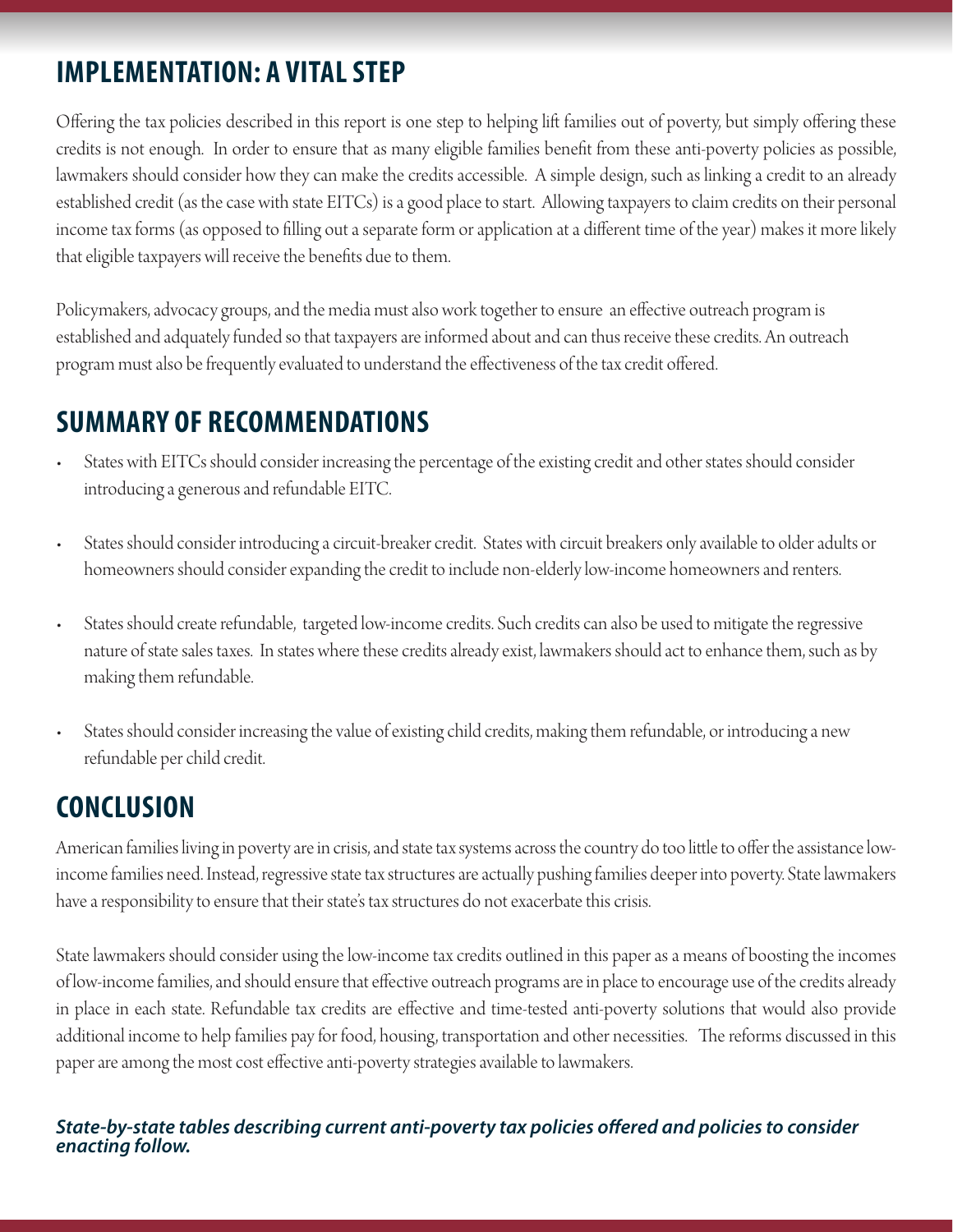# **2013 STATE-BY-STATE ANTI-POVERTY TAX POLICIES**

| Alabama                                                              |                                                                     | 2012 Poverty Rate = $19.0\%$                       |                     |  |
|----------------------------------------------------------------------|---------------------------------------------------------------------|----------------------------------------------------|---------------------|--|
| State and Local Taxes as % of Income in 2013                         |                                                                     |                                                    |                     |  |
|                                                                      | <b>Lowest</b><br>20%                                                | <b>Middle</b><br>20%                               | <b>Top</b><br>1%    |  |
| <b>Average Income in Group</b>                                       | \$10,700                                                            | \$35,000                                           | \$900,400           |  |
| <b>Taxes as a Share of Income</b>                                    | 10.2%                                                               | 9.6%                                               | 3.8%                |  |
| <b>Anti-Poverty Tax Policies Offered:</b>                            | <b>Anti-Poverty Tax Policies to Consider:</b>                       |                                                    |                     |  |
| $\boldsymbol{\cdot}$ NONE                                            | • Introduce an Earned Income Tax Credit                             |                                                    |                     |  |
|                                                                      | • Create a Low-Income Property Tax Circuit Breaker                  |                                                    |                     |  |
|                                                                      | • Create a Child-related Credit                                     |                                                    |                     |  |
|                                                                      | • Create a Refundable Low-Income Credit                             |                                                    |                     |  |
| <b>Alaska</b>                                                        |                                                                     | 2012 Poverty Rate = $10.1\%$                       |                     |  |
|                                                                      | State and Local Taxes as % of Income in 2013                        |                                                    |                     |  |
|                                                                      | Lowest<br>20%                                                       | <b>Middle</b><br>20%                               | <b>Top</b><br>1%    |  |
| <b>Average Income in Group</b>                                       | \$15,400                                                            | \$52,100                                           | \$1,184,200         |  |
| <b>Taxes as a Share of Income</b>                                    | 7.0%                                                                | 4.5%                                               | 2.4%                |  |
|                                                                      |                                                                     |                                                    |                     |  |
| <b>Anti-Poverty Tax Policies Offered:</b>                            | <b>Anti-Poverty Tax Policies to Consider:</b>                       |                                                    |                     |  |
| $\boldsymbol{\cdot}$ NONE                                            |                                                                     | • Introduce an Earned Income Tax Credit            |                     |  |
|                                                                      |                                                                     | • Create a Low-Income Property Tax Circuit Breaker |                     |  |
|                                                                      | • Create a Child-related Credit                                     |                                                    |                     |  |
|                                                                      | • Create a Refundable Low-Income Credit                             |                                                    |                     |  |
| <b>Arizona</b>                                                       |                                                                     | 2012 Poverty Rate = $18.7\%$                       |                     |  |
|                                                                      | State and Local Taxes as % of Income in 2013                        |                                                    |                     |  |
|                                                                      | Lowest<br>20%                                                       | <b>Middle</b><br>20%                               | <b>Top</b><br>$1\%$ |  |
| <b>Average Income in Group</b>                                       | \$12,200                                                            | \$39,800                                           | \$971,500           |  |
| <b>Taxes as a Share of Income</b>                                    | 12.9%                                                               | 9.4%                                               | 4.7%                |  |
|                                                                      |                                                                     |                                                    |                     |  |
| <b>Anti-Poverty Tax Policies Offered:</b>                            | <b>Anti-Poverty Tax Policies to Consider:</b>                       |                                                    |                     |  |
| • Low-Income property tax credit (For Homeowners and Renters, 65+    | • Make true circuit breaker credit and expand to include Homeowners |                                                    |                     |  |
| or Disabled)<br>· Nonrefundable, all ages, Low-Income Credit offered | and Renters of All Ages; Raise Maximum Benefits                     |                                                    |                     |  |
| · Refundable, all ages, Low-Income Credit offered                    | • Enhance Low-Income Credits                                        |                                                    |                     |  |
|                                                                      |                                                                     | • Introduce an Earned Income Tax Credit            |                     |  |
|                                                                      | • Create a Child-related Credit                                     |                                                    |                     |  |
|                                                                      |                                                                     |                                                    |                     |  |
|                                                                      |                                                                     |                                                    |                     |  |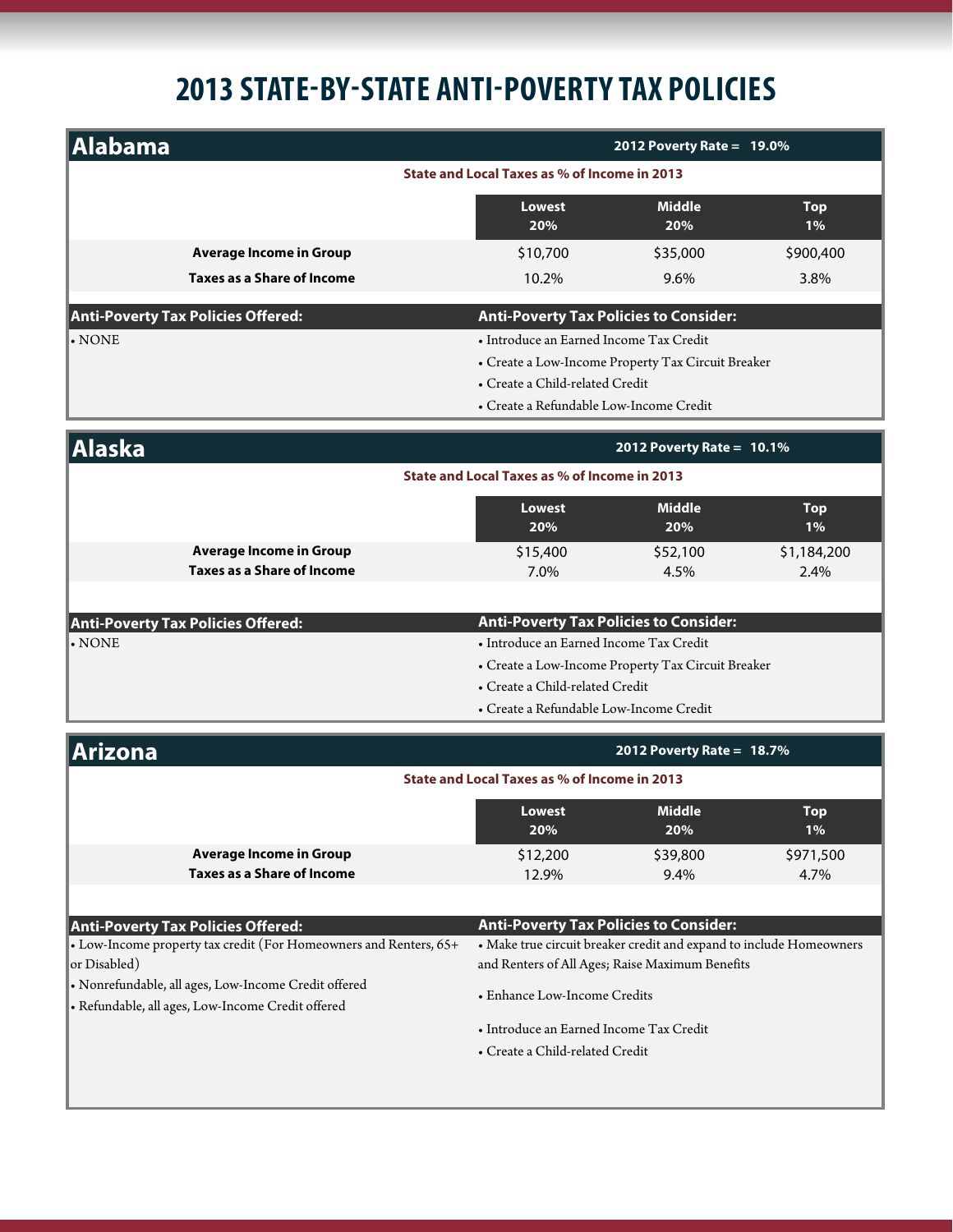| <b>Arkansas</b>                                                                                                    | 2012 Poverty Rate = $19.8\%$                                                          |                              |                     |
|--------------------------------------------------------------------------------------------------------------------|---------------------------------------------------------------------------------------|------------------------------|---------------------|
|                                                                                                                    | State and Local Taxes as % of Income in 2013*                                         |                              |                     |
|                                                                                                                    | <b>Lowest</b><br>20%                                                                  | <b>Middle</b><br>20%         | <b>Top</b><br>$1\%$ |
| <b>Average Income in Group</b>                                                                                     | \$8,600                                                                               | \$35,200                     | \$723,300           |
| Taxes as a Share of Income                                                                                         | 11.9%                                                                                 | 11.4%                        | $6.0\%$             |
| <b>Anti-Poverty Tax Policies Offered:</b>                                                                          | <b>Anti-Poverty Tax Policies to Consider:</b>                                         |                              |                     |
| • Child and Dependent Care Credit offered modeled after the federal<br>credit; Refundable for children under age 6 | • Create a Refundable Low-Income Credit                                               |                              |                     |
| • Offers low income alternative tax table                                                                          | • Make Child and Dependent Care Credit Fully Refundable; Increase<br>maximum benefits |                              |                     |
|                                                                                                                    | • Introduce an Earned Income Tax Credit                                               |                              |                     |
|                                                                                                                    | • Create a Low-Income Property Tax Circuit Breaker                                    |                              |                     |
| Tax changes enacted in 2013 are not included in the Who Pays? results above.                                       |                                                                                       |                              |                     |
| 'alifornia                                                                                                         |                                                                                       | 2012 Poverty Rate = $17.0\%$ |                     |

| <b>California</b>                                                                                          | 2012 Poverty Rate = 17.0%                                                                                                     |                      |                     |  |  |
|------------------------------------------------------------------------------------------------------------|-------------------------------------------------------------------------------------------------------------------------------|----------------------|---------------------|--|--|
| State and Local Taxes as % of Income in 2013                                                               |                                                                                                                               |                      |                     |  |  |
|                                                                                                            | <b>Lowest</b><br>20%                                                                                                          | <b>Middle</b><br>20% | <b>Top</b><br>$1\%$ |  |  |
| <b>Average Income in Group</b>                                                                             | \$1,300                                                                                                                       | \$45,900             | \$1,560,800         |  |  |
| <b>Taxes as a Share of Income</b>                                                                          | 10.6%                                                                                                                         | 9.2%                 | 8.8%                |  |  |
| Anti-Poverty Tax Policies Offered:                                                                         | <b>Anti-Poverty Tax Policies to Consider:</b>                                                                                 |                      |                     |  |  |
| • Low-Income quasi-Circuit Breaker (For Homeowners and Renters,<br>$62+$ or Disabled)                      | • Fully Fund Circuit Breaker Program; Expand Program to Include<br>Homeowners and Renters of All Ages; Raise Maximum Benefits |                      |                     |  |  |
| · Low-Income Renters credit available                                                                      | • Introduce an Earned Income Tax Credit                                                                                       |                      |                     |  |  |
| • Nonrefundable income limited Dependent Exemption Credit higher<br>than state's Personal Exemption Credit |                                                                                                                               |                      |                     |  |  |
| • Nonrefundable income limited Child and Dependent Care Credit<br>offered modeled after the federal credit | • Create a Refundable Low-Income Credit                                                                                       |                      |                     |  |  |
| <b>Colorado</b><br>2012 Poverty Rate = 13.7%                                                               |                                                                                                                               |                      |                     |  |  |
|                                                                                                            | State and Local Taxes as % of Income in 2013                                                                                  |                      |                     |  |  |
|                                                                                                            | <b>Lowest</b><br>20%                                                                                                          | <b>Middle</b><br>20% | <b>Top</b><br>$1\%$ |  |  |
| <b>Average Income in Group</b>                                                                             | \$11,500                                                                                                                      | \$48,400             | \$1,345,400         |  |  |
| <b>Taxes as a Share of Income</b>                                                                          | 8.9%                                                                                                                          | 8.3%                 | 4.6%                |  |  |
|                                                                                                            |                                                                                                                               |                      |                     |  |  |
| <b>Anti-Poverty Tax Policies Offered:</b>                                                                  | <b>Anti-Poverty Tax Policies to Consider:</b>                                                                                 |                      |                     |  |  |
| • Refundable Earned Income Tax Credit at 10%                                                               | • Unsuspend and Fully Fund the Earned Income Credit                                                                           |                      |                     |  |  |
| • Low-Income Quasi-Circuit Breaker (For Homeowners and Renters,                                            | • Expand Circuit Breaker program to Include Homeowners and Renters<br>of All Ages; Raise Maximum Benefits                     |                      |                     |  |  |
| 65+ or Disabled)                                                                                           |                                                                                                                               |                      |                     |  |  |
| • Refundable income limited Child and Dependent Care Credit offered<br>modeled after the federal credit    | · Create a Refundable Low-Income Credit                                                                                       |                      |                     |  |  |
| • Refundable Child Tax Credit (contingent)                                                                 |                                                                                                                               |                      |                     |  |  |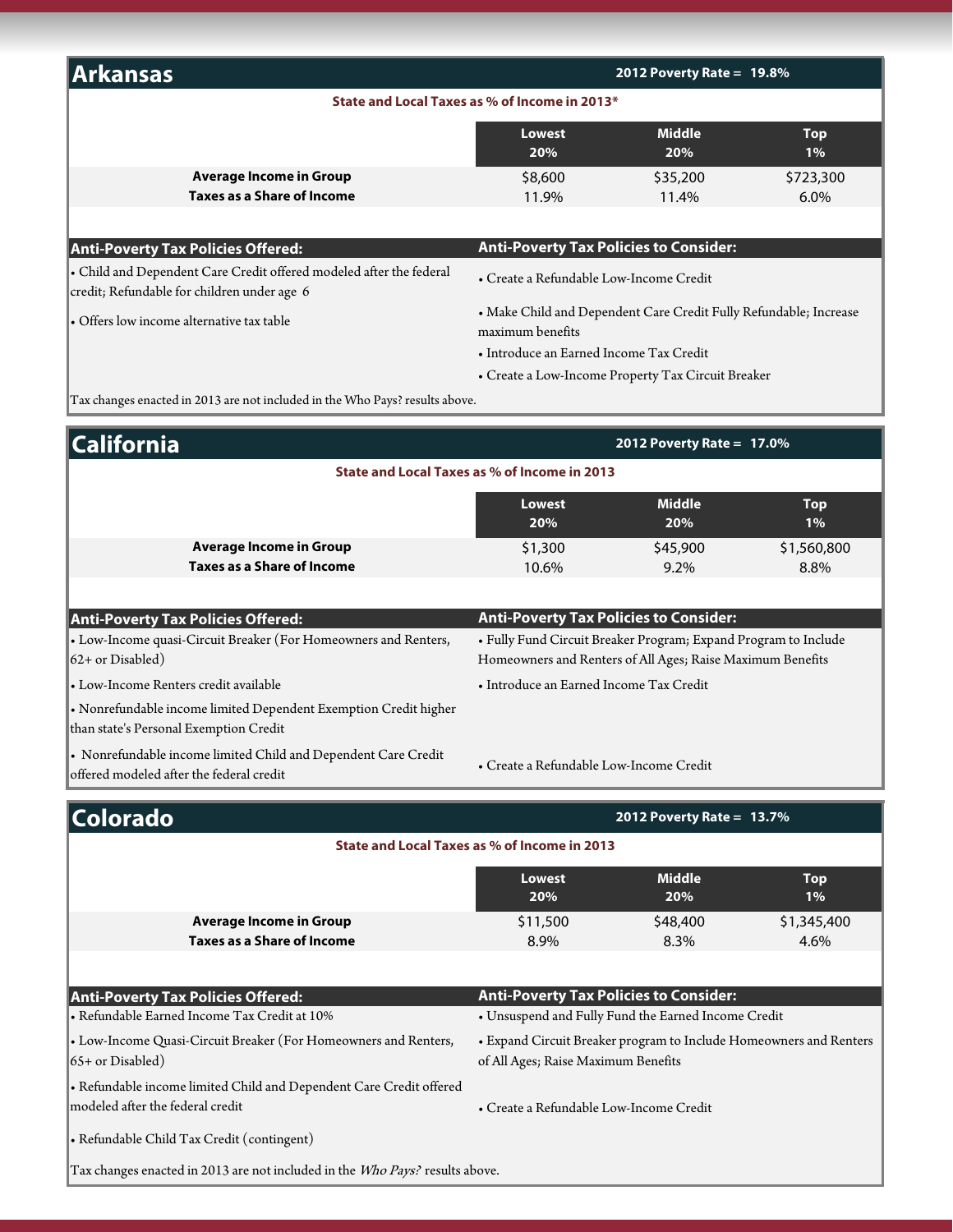| <b>Connecticut</b>                                                                |                                                                                                                      | 2012 Poverty Rate = $10.7\%$ |                  |  |
|-----------------------------------------------------------------------------------|----------------------------------------------------------------------------------------------------------------------|------------------------------|------------------|--|
|                                                                                   | State and Local Taxes as % of Income in 2013*                                                                        |                              |                  |  |
|                                                                                   | <b>Middle</b><br><b>Lowest</b><br><b>Top</b><br>20%<br>20%<br>1%                                                     |                              |                  |  |
| <b>Average Income in Group</b>                                                    | \$12,000                                                                                                             | \$57,200                     | \$3,508,400      |  |
| <b>Taxes as a Share of Income</b>                                                 | 11.0%                                                                                                                | 10.5%                        | 5.5%             |  |
|                                                                                   |                                                                                                                      |                              |                  |  |
| <b>Anti-Poverty Tax Policies Offered:</b>                                         | <b>Anti-Poverty Tax Policies to Consider:</b>                                                                        |                              |                  |  |
| · Refundable Earned Income Tax Credit at 30% (temporarily reduced to<br>$ 25\%$ ) | $\bullet$ Increase state EITC.                                                                                       |                              |                  |  |
| • Low-Income Sliding Scale Circuit Breaker (For Homeowners and                    | • Expand Circuit Breaker program to Include Homeowners and Renters<br>of All Ages<br>• Create a Child-related Credit |                              |                  |  |
| Renters, 65+ or Disabled)                                                         |                                                                                                                      |                              |                  |  |
|                                                                                   |                                                                                                                      |                              |                  |  |
|                                                                                   | • Create a Refundable Low-Income Credit                                                                              |                              |                  |  |
| <b>Delaware</b>                                                                   |                                                                                                                      | 2012 Poverty Rate = 12.0%    |                  |  |
|                                                                                   | State and Local Taxes as % of Income in 2013                                                                         |                              |                  |  |
|                                                                                   | <b>Lowest</b><br>20%                                                                                                 | <b>Middle</b><br>20%         | <b>Top</b><br>1% |  |
| <b>Average Income in Group</b>                                                    | \$9,800                                                                                                              | \$42,700                     | \$1,133,300      |  |
| <b>Taxes as a Share of Income</b>                                                 | 5.7%                                                                                                                 | 5.4%                         | 4.2%             |  |
|                                                                                   |                                                                                                                      |                              |                  |  |
| <b>Anti-Poverty Tax Policies Offered:</b>                                         | <b>Anti-Poverty Tax Policies to Consider:</b>                                                                        |                              |                  |  |
| • Nonrefundable Earned Income Tax Credit at 20%                                   | • Make Earned Income Tax Credit Refundable and Increase Percentage                                                   |                              |                  |  |
| • Nonrefundable Child and Dependent Care Credit offered modeled                   | • Make Child and Dependent Care Credit Refundable and Increase                                                       |                              |                  |  |
| after the federal credit                                                          | Maximum Benefits                                                                                                     |                              |                  |  |

- Create a Low-Income Property Tax Circuit Breaker
- Create a Refundable Low-Income Credit

| District of Columbia                                                                    | 2012 Poverty Rate = $18.2\%$                  |                   |                     |  |
|-----------------------------------------------------------------------------------------|-----------------------------------------------|-------------------|---------------------|--|
| State and Local Taxes as % of Income in 2013*                                           |                                               |                   |                     |  |
|                                                                                         | <b>Lowest</b><br>20%                          | Middle<br>20%     | Top<br>$1\%$        |  |
| <b>Average Income in Group</b><br><b>Taxes as a Share of Income</b>                     | \$12,600<br>$6.6\%$                           | \$50,200<br>11.0% | \$2,359,500<br>7.3% |  |
|                                                                                         |                                               |                   |                     |  |
| <b>Anti-Poverty Tax Policies Offered:</b>                                               | <b>Anti-Poverty Tax Policies to Consider:</b> |                   |                     |  |
| • Refundable Earned Income Tax Credit at 40%                                            | • Increase Earned Income Tax Credit           |                   |                     |  |
| Low-Income Multiple Threshold Circuit Breaker (For Homeowners<br>and Renters, All Ages) | • Enhance Circuit Breaker Program             |                   |                     |  |

- Nonrefundable Child and Dependent Care Credit offered modeled after the federal credit
- Make Child and Dependent Care Credit Refundable and Increase maximum benefits
- Create a Refundable Low-Income Credit

Tax changes enacted in 2013 are not reflected in the Who Pays? data above.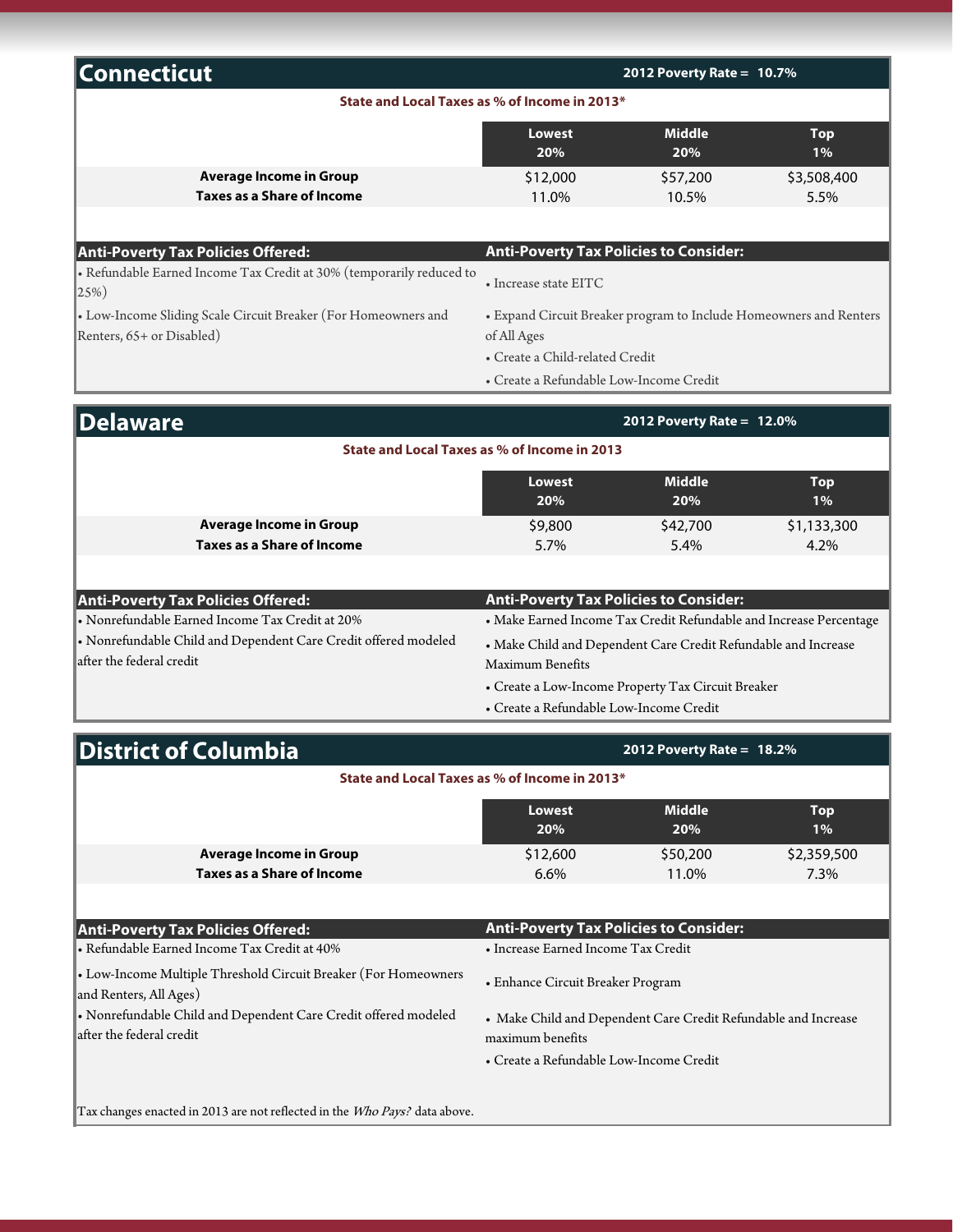| Florida                                                                                           |                                                                                          | 2012 Poverty Rate = $17.1\%$                                        |                  |
|---------------------------------------------------------------------------------------------------|------------------------------------------------------------------------------------------|---------------------------------------------------------------------|------------------|
|                                                                                                   | State and Local Taxes as % of Income in 2013                                             |                                                                     |                  |
|                                                                                                   | <b>Lowest</b><br>20%                                                                     | <b>Middle</b><br>20%                                                | <b>Top</b><br>1% |
| <b>Average Income in Group</b>                                                                    | \$10,300                                                                                 | \$37,300                                                            | \$1,573,600      |
| <b>Taxes as a Share of Income</b>                                                                 | 13.2%                                                                                    | 8.5%                                                                | 2.3%             |
|                                                                                                   |                                                                                          |                                                                     |                  |
| <b>Anti-Poverty Tax Policies Offered:</b><br>$\boldsymbol{\cdot}$ NONE                            | <b>Anti-Poverty Tax Policies to Consider:</b><br>• Introduce an Earned Income Tax Credit |                                                                     |                  |
|                                                                                                   |                                                                                          | • Create a Low-Income Property Tax Circuit Breaker                  |                  |
|                                                                                                   | • Create a Child-related credit                                                          |                                                                     |                  |
|                                                                                                   | • Create a Refundable Low-Income Credit                                                  |                                                                     |                  |
| $ $ Georgia                                                                                       |                                                                                          | 2012 Poverty Rate = $19.2\%$                                        |                  |
|                                                                                                   | State and Local Taxes as % of Income in 2013*                                            |                                                                     |                  |
|                                                                                                   | <b>Lowest</b><br>20%                                                                     | <b>Middle</b><br>20%                                                | <b>Top</b><br>1% |
| <b>Average Income in Group</b>                                                                    | \$9,500                                                                                  | \$37,300                                                            | \$983,300        |
| <b>Taxes as a Share of Income</b>                                                                 | 11.3%                                                                                    | 9.6%                                                                | 4.9%             |
|                                                                                                   | <b>Anti-Poverty Tax Policies to Consider:</b>                                            |                                                                     |                  |
| <b>Anti-Poverty Tax Policies Offered:</b><br>· Nonrefundable, all ages, Low-Income Credit offered |                                                                                          | • Make Low-Income Credit Refundable and increase amount of credit   |                  |
| • Nonrefundable Child and Dependent Care Credit offered modeled<br>after the federal credit       | <b>Income Families</b>                                                                   | • Make Child and Dependent Care Credit Refundable and Limit to Low- |                  |
|                                                                                                   | • Introduce an Earned Income Tax Credit                                                  |                                                                     |                  |
|                                                                                                   |                                                                                          | • Create a Low-Income Property Tax Circuit Breaker                  |                  |
| Hawaii                                                                                            |                                                                                          | 2012 Poverty Rate = $11.6\%$                                        |                  |
|                                                                                                   | State and Local Taxes as % of Income in 2013*                                            |                                                                     |                  |
|                                                                                                   | <b>Lowest</b>                                                                            | <b>Middle</b>                                                       | <b>Top</b>       |
|                                                                                                   | 20%                                                                                      | 20%                                                                 | $1\%$            |
| <b>Average Income in Group</b>                                                                    | \$9,800                                                                                  | \$40,000                                                            | \$698,600        |
| <b>Taxes as a Share of Income</b>                                                                 | 13.0%                                                                                    | 11.6%                                                               | 8.0%             |
| <b>Anti-Poverty Tax Policies Offered:</b>                                                         | <b>Anti-Poverty Tax Policies to Consider:</b>                                            |                                                                     |                  |
| • Refundable, all ages, Low-Income Credit offered to assist in offsetting                         | • Enhance existing Low-Income Credits                                                    |                                                                     |                  |
| food and excise taxes                                                                             |                                                                                          |                                                                     |                  |

• Refundable Child and Dependent Care Credit offered

#### • Limit Child and Dependent Care Credit to Low-Income Families and increase benefits

• Refundable income limited credit for renters • Create a Low-Income Property Tax Circuit Breaker for homeowners • Introduce an Earned Income Tax Credit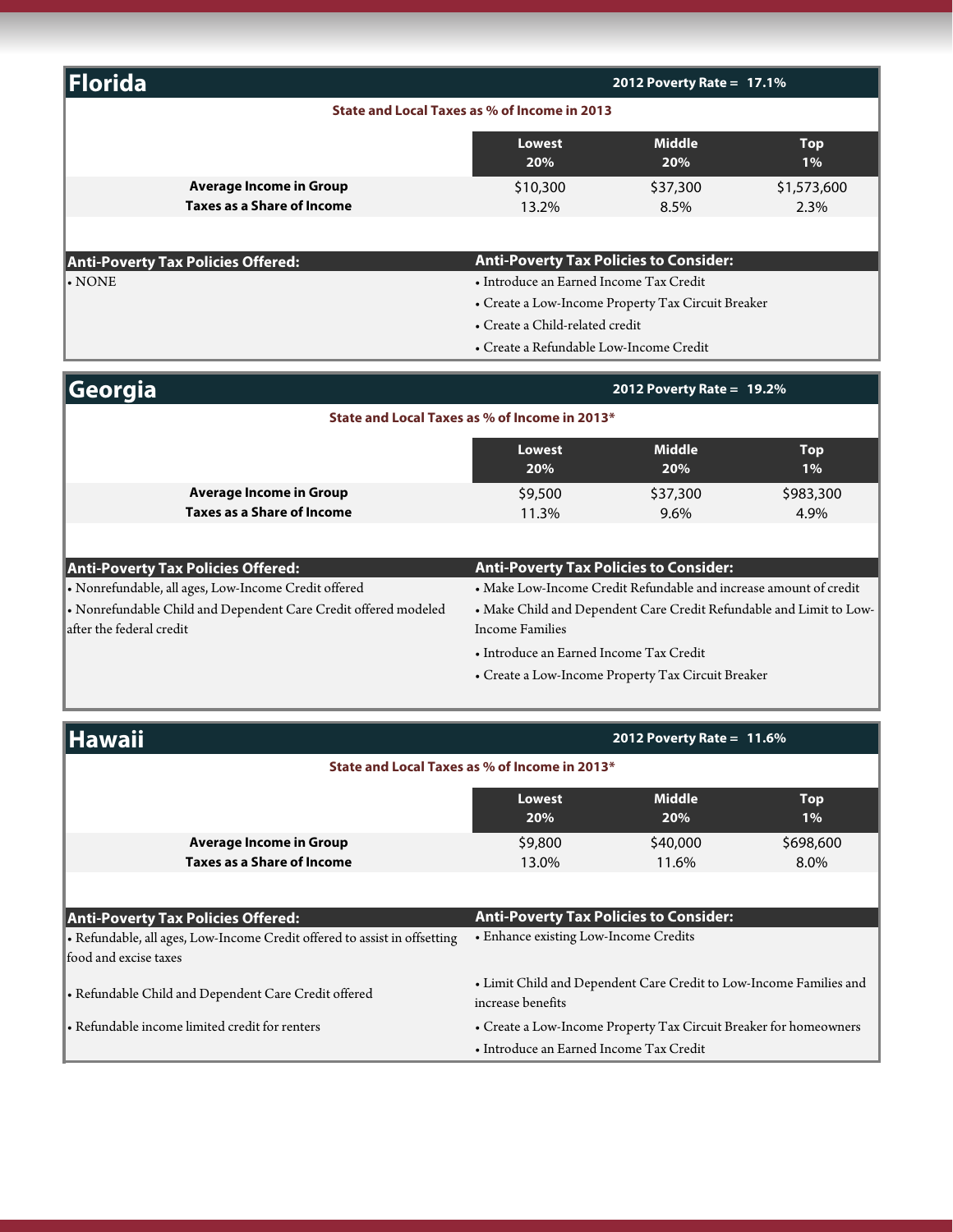| <b>Ildaho</b>                                                 |                                                                                                      | 2012 Poverty Rate = $15.9\%$ |                      |
|---------------------------------------------------------------|------------------------------------------------------------------------------------------------------|------------------------------|----------------------|
| State and Local Taxes as % of Income in 2013*                 |                                                                                                      |                              |                      |
|                                                               | <b>Lowest</b><br>20%                                                                                 | <b>Middle</b><br>20%         | <b>Top</b><br>1%     |
| <b>Average Income in Group</b><br>Taxes as a Share of Income  | \$10,400<br>$8.2\%$                                                                                  | \$40,300<br>7.8%             | \$793,000<br>$6.4\%$ |
| <b>Anti-Poverty Tax Policies Offered:</b>                     | <b>Anti-Poverty Tax Policies to Consider:</b>                                                        |                              |                      |
| $\cdot$ Low-Income quasi-Circuit Breaker (For Homeowners 65+) | • Expand Circuit Breaker Program to Homeowners and Renters of All<br>Ages; Increase Maximum Benefits |                              |                      |

• Refundable, all ages, non-income limited credit offered to assist in offsetting grocery taxes

• Limit Credit to Low-Income households and increase amount

- Introduce an Earned Income Tax Credit
- Create a Child-related Credit

| <b>Illinois</b>                               |                                                              | 2012 Poverty Rate = $14.7\%$ |                      |                     |
|-----------------------------------------------|--------------------------------------------------------------|------------------------------|----------------------|---------------------|
| State and Local Taxes as % of Income in 2013* |                                                              |                              |                      |                     |
|                                               |                                                              | <b>Lowest</b><br>20%         | <b>Middle</b><br>20% | <b>Top</b><br>1%    |
|                                               | <b>Average Income in Group</b><br>Taxes as a Share of Income | \$10,100<br>13.8%            | \$46,800<br>10.9%    | \$1,489,200<br>4.9% |
|                                               |                                                              |                              |                      |                     |

| Anti-Poverty Tax Policies Offered:                  | <b>Anti-Poverty Tax Policies to Consider:</b>                     |
|-----------------------------------------------------|-------------------------------------------------------------------|
| - Refundable Earned Income Tax Credit at 10% (2013) | • Increase Earned Income Tax Credit                               |
|                                                     | • Create Circuit Breaker Program to Homeowners and Renters of All |
|                                                     | Ages; Increase Maximum Benefits                                   |
|                                                     | • Create a Child-related Credit                                   |
|                                                     | • Create a Refundable Low-Income Credit                           |

| Indiana                                             | 2012 Poverty Rate = $15.6\%$                                        |          |           |  |
|-----------------------------------------------------|---------------------------------------------------------------------|----------|-----------|--|
| State and Local Taxes as % of Income in 2013        |                                                                     |          |           |  |
|                                                     | <b>Middle</b><br><b>Lowest</b><br><b>Top</b><br>20%<br>$1\%$<br>20% |          |           |  |
| <b>Average Income in Group</b>                      | \$10,300                                                            | \$42,800 | \$800,300 |  |
| Taxes as a Share of Income                          | 12.3%                                                               | 10.8%    | 5.4%      |  |
|                                                     |                                                                     |          |           |  |
| <b>Anti-Poverty Tax Policies Offered:</b>           | <b>Anti-Poverty Tax Policies to Consider:</b>                       |          |           |  |
| Refundable Earned Income Tax Credit at 9%           | • Increase Earned Income Tax Credit                                 |          |           |  |
| Refundable, elderly only, Low-Income Credit offered | • Expand Low-Income Credit to all ages and increase benefit         |          |           |  |
|                                                     | • Create a Low-Income Property Tax Circuit Breaker                  |          |           |  |
|                                                     | • Create a Child-related Credit                                     |          |           |  |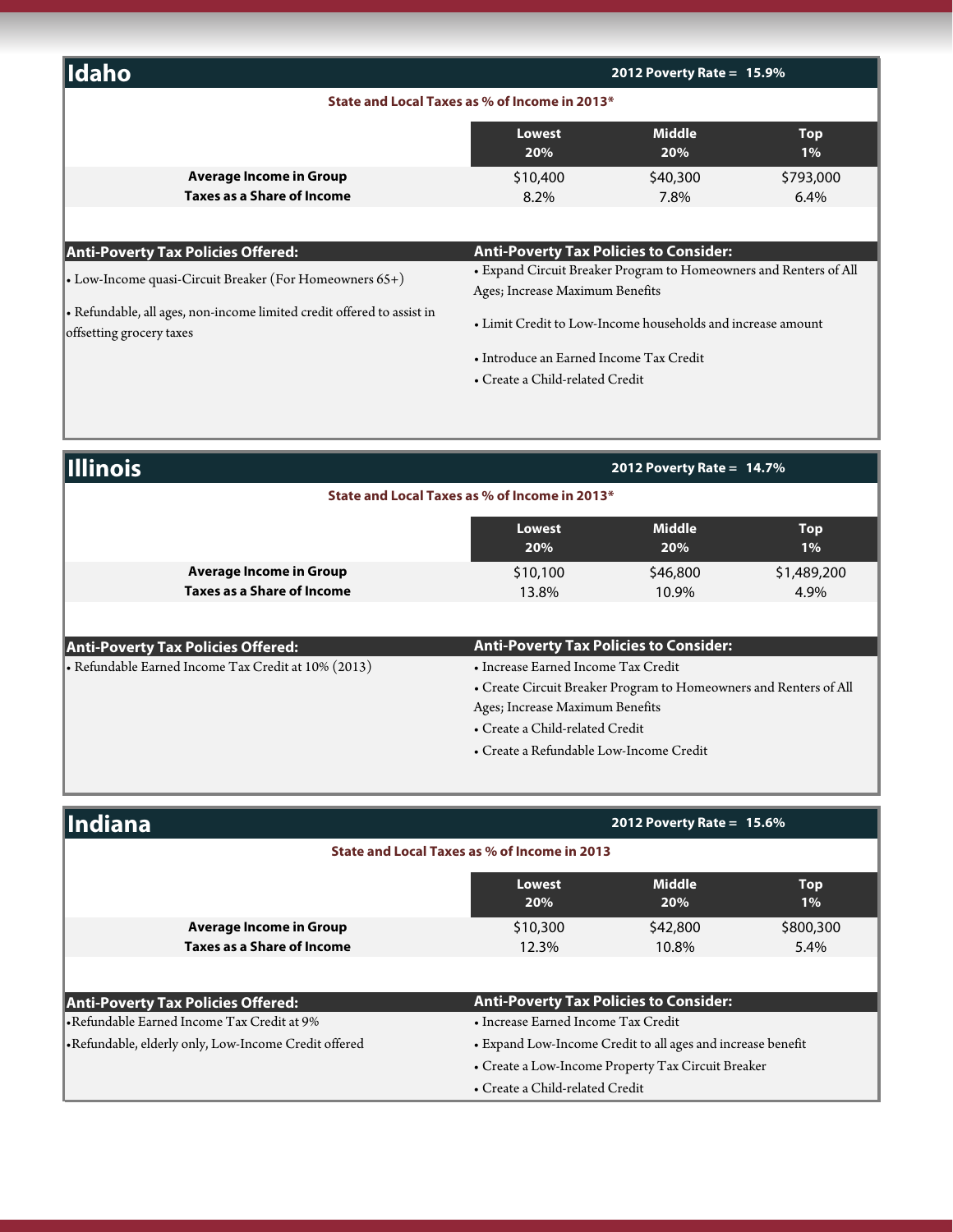| lowa                                                               | 2012 Poverty Rate = $12.7\%$                                        |                              |           |  |
|--------------------------------------------------------------------|---------------------------------------------------------------------|------------------------------|-----------|--|
| State and Local Taxes as % of Income in 2013                       |                                                                     |                              |           |  |
|                                                                    | <b>Middle</b><br><b>Lowest</b><br><b>Top</b><br>20%<br>20%<br>$1\%$ |                              |           |  |
| <b>Average Income in Group</b>                                     | \$10,700                                                            | \$47,200                     | \$759,100 |  |
| <b>Taxes as a Share of Income</b>                                  | 10.9%                                                               | 10.1%                        | 6.0%      |  |
| <b>Anti-Poverty Tax Policies Offered:</b>                          | <b>Anti-Poverty Tax Policies to Consider:</b>                       |                              |           |  |
| •Refundable Earned Income Tax Credit at 14/15%                     | • Increase Earned Income Tax Credit                                 |                              |           |  |
| •Low-Income Sliding Scale Circuit Breaker (For Homeowners and      | • Expand Circuit Breaker Program to Homeowners and Renters of All   |                              |           |  |
| Renters, 65+ or Disabled)                                          | Ages; Increase Maximum Benefits                                     |                              |           |  |
| •Refundable income limited Child and Dependent Care Credit offered |                                                                     |                              |           |  |
| modeled after the federal credit                                   | • Create a Refundable Low-Income Credit                             |                              |           |  |
| Tax changes in 2013 not reflected in Who Pays? data above          |                                                                     |                              |           |  |
| nsas                                                               |                                                                     | 2012 Poverty Rate = $14.0\%$ |           |  |

| <b>Kansas</b>                                                                                            | 2012 Poverty Rate = $14.0\%$                                                                         |                  |                     |  |  |
|----------------------------------------------------------------------------------------------------------|------------------------------------------------------------------------------------------------------|------------------|---------------------|--|--|
| State and Local Taxes as % of Income in 2013*                                                            |                                                                                                      |                  |                     |  |  |
|                                                                                                          | Middle<br><b>Top</b><br>Lowest<br><b>20%</b><br>$1\%$<br>20%                                         |                  |                     |  |  |
| <b>Average Income in Group</b><br>Taxes as a Share of Income                                             | \$10,300<br>10.3%                                                                                    | \$45,500<br>8.9% | \$1,025,300<br>3.9% |  |  |
|                                                                                                          |                                                                                                      |                  |                     |  |  |
| Anti-Poverty Tax Policies Offered:                                                                       | <b>Anti-Poverty Tax Policies to Consider:</b>                                                        |                  |                     |  |  |
| Refundable Earned Income Tax Credit at 18%                                                               | • Increase Earned Income Tax Credit                                                                  |                  |                     |  |  |
| •Low-Income Sliding Scale Circuit Breaker (For Homeowners, 55+,<br>Disabled, Or With Dependent Under 18) | • Expand Circuit Breaker Program to Homeowners and Renters of All<br>Ages; Increase Maximum Benefits |                  |                     |  |  |

• Reinstate Child and Dependent Care Credit

• Reinstate Low-Income Credit

Tax changes in 2013 not reflected in  $W$ ho Pays? data above

| Kentucky                                                                                                                                | 2012 Poverty Rate = $19.4\%$                                                                                                                                    |                   |                   |  |
|-----------------------------------------------------------------------------------------------------------------------------------------|-----------------------------------------------------------------------------------------------------------------------------------------------------------------|-------------------|-------------------|--|
| State and Local Taxes as % of Income in 2013*                                                                                           |                                                                                                                                                                 |                   |                   |  |
|                                                                                                                                         | <b>Middle</b><br>Lowest<br><b>Top</b><br>20%<br>$1\%$<br>20%                                                                                                    |                   |                   |  |
| <b>Average Income in Group</b><br><b>Taxes as a Share of Income</b>                                                                     | \$8,500<br>9.1%                                                                                                                                                 | \$36,400<br>10.9% | \$759,000<br>5.7% |  |
|                                                                                                                                         |                                                                                                                                                                 |                   |                   |  |
| <b>Anti-Poverty Tax Policies Offered:</b><br>•Nonrefundable Child and Dependent Care Credit offered modeled<br>after the federal credit | <b>Anti-Poverty Tax Policies to Consider:</b><br>• Make Child and Dependent Care Credit Refundable and Limit to Low-<br><b>Income Families</b>                  |                   |                   |  |
| •Nonrefundable, all ages, Low-Income Credit offered                                                                                     | • Make Low-Income Credit Refundable and increase credit amount<br>• Introduce an Earned Income Tax Credit<br>• Create a Low-Income Property Tax Circuit Breaker |                   |                   |  |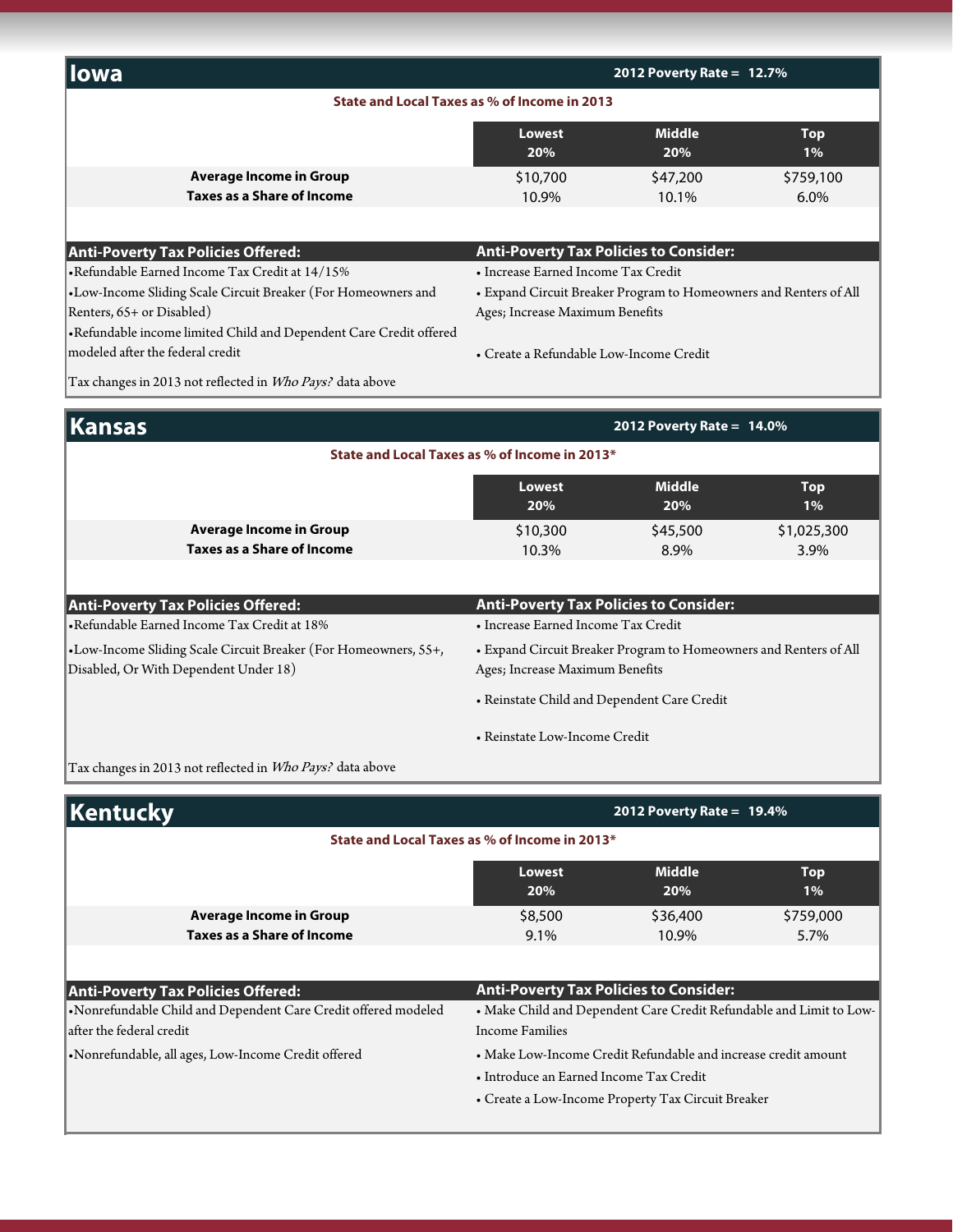| Louisiana                                                                                                                             |                                                                                                                                       | 2012 Poverty Rate = $19.9\%$                            |                     |  |
|---------------------------------------------------------------------------------------------------------------------------------------|---------------------------------------------------------------------------------------------------------------------------------------|---------------------------------------------------------|---------------------|--|
| State and Local Taxes as % of Income in 2013                                                                                          |                                                                                                                                       |                                                         |                     |  |
|                                                                                                                                       | <b>Lowest</b><br>20%                                                                                                                  | <b>Middle</b><br>20%                                    | <b>Top</b><br>1%    |  |
| <b>Average Income in Group</b><br><b>Taxes as a Share of Income</b>                                                                   | \$10,000                                                                                                                              | \$38,200                                                | \$979,700           |  |
|                                                                                                                                       | 10.6%                                                                                                                                 | 10.1%                                                   | 4.6%                |  |
| <b>Anti-Poverty Tax Policies Offered:</b>                                                                                             | <b>Anti-Poverty Tax Policies to Consider:</b>                                                                                         |                                                         |                     |  |
| •Refundable Earned Income Tax Credit at 3.5%                                                                                          | • Increase Earned Income Tax Credit                                                                                                   |                                                         |                     |  |
| • Partially Refundable Child and Dependent Care Credit offered<br>modeled after the federal credit                                    | • Expand Child and Dependent Care Credit to Include Children Over<br>the Age of 5 and make the credit Refundable                      |                                                         |                     |  |
|                                                                                                                                       | • Create a Refundable Low-Income Credit                                                                                               | • Create a Low-Income Property Tax Circuit Breaker      |                     |  |
| Maine                                                                                                                                 |                                                                                                                                       | 2012 Poverty Rate = $14.7\%$                            |                     |  |
|                                                                                                                                       | State and Local Taxes as % of Income in 2013*                                                                                         |                                                         |                     |  |
|                                                                                                                                       | <b>Lowest</b><br>20%                                                                                                                  | <b>Middle</b><br>20%                                    | <b>Top</b><br>$1\%$ |  |
| <b>Average Income in Group</b><br><b>Taxes as a Share of Income</b>                                                                   | \$11,800<br>9.6%                                                                                                                      | \$40,400<br>9.3%                                        | \$703,200<br>6.9%   |  |
|                                                                                                                                       |                                                                                                                                       |                                                         |                     |  |
| <b>Anti-Poverty Tax Policies Offered:</b>                                                                                             | <b>Anti-Poverty Tax Policies to Consider:</b>                                                                                         |                                                         |                     |  |
| •Refundable Earned Income Tax Credit at 5%                                                                                            | • Increase Earned Income Tax Credit                                                                                                   |                                                         |                     |  |
| • Low- and Middle- Income Circuit Breaker (For Homeowners and<br>Renters, All Ages)                                                   | • Enhance Circuit Breaker Program                                                                                                     |                                                         |                     |  |
| •Refundable Child and Dependent Care Credit offered                                                                                   |                                                                                                                                       | • Make Child and Dependent Care Credit Fully Refundable |                     |  |
|                                                                                                                                       | • Create a Refundable Low-Income Credit                                                                                               |                                                         |                     |  |
| Tax changes in 2013 not reflected in Who Pays? data above                                                                             |                                                                                                                                       |                                                         |                     |  |
| Maryland                                                                                                                              |                                                                                                                                       | 2012 Poverty Rate = $10.3\%$                            |                     |  |
|                                                                                                                                       | State and Local Taxes as % of Income in 2013*                                                                                         |                                                         |                     |  |
|                                                                                                                                       | <b>Lowest</b><br>20%                                                                                                                  | <b>Middle</b><br>20%                                    | <b>Top</b><br>$1\%$ |  |
| <b>Average Income in Group</b><br><b>Taxes as a Share of Income</b>                                                                   | \$12,600<br>9.7%                                                                                                                      | \$52,500<br>9.9%                                        | \$1,437,300<br>6.4% |  |
|                                                                                                                                       |                                                                                                                                       |                                                         |                     |  |
| <b>Anti-Poverty Tax Policies Offered:</b>                                                                                             | <b>Anti-Poverty Tax Policies to Consider:</b>                                                                                         |                                                         |                     |  |
| •Refundable Earned Income Tax Credit at 25%; Nonrefundable up to<br>50%                                                               |                                                                                                                                       |                                                         |                     |  |
| •Low- and Middle- Income Multiple Threshold Circuit Breaker (For<br>Homeowners All Ages and Renters 60+, Disabled, or With Dependent) | • Increase Earned Income Tax Credit<br>• Increase Circuit Breaker program benefits and make fully available to<br>low-income renters. |                                                         |                     |  |
| •Nonrefundable income limited Child and Dependent Care Credit<br>offered modeled after the federal credit                             | • Make Child and Dependent Care Credit Refundable and Increase<br>maximum benefits                                                    |                                                         |                     |  |
| • Nonrefundable "State Poverty Level Credit" offered                                                                                  | · Create a Refundable Low-Income Credit                                                                                               |                                                         |                     |  |
|                                                                                                                                       |                                                                                                                                       |                                                         |                     |  |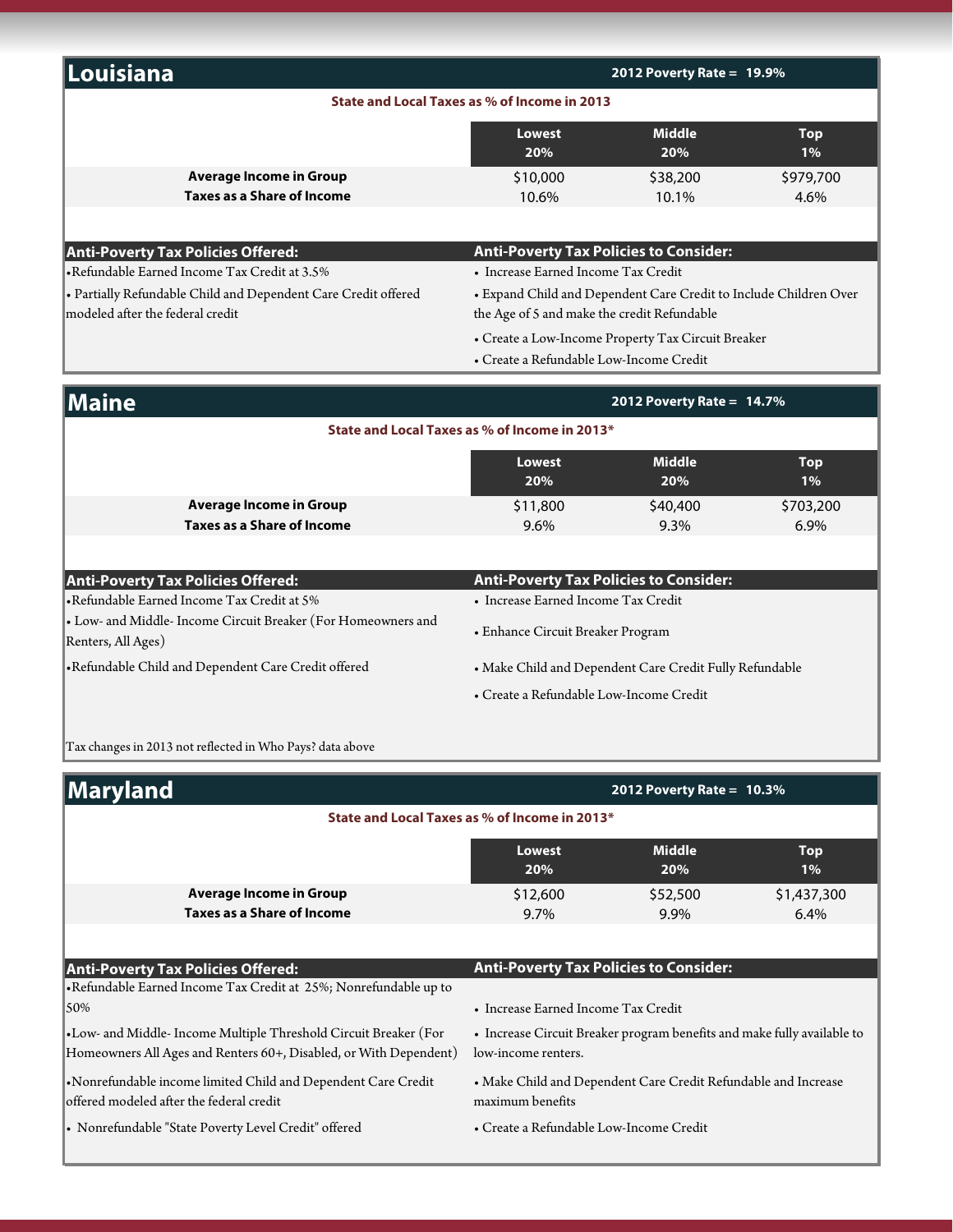| Massachusetts                                                                                                 |                                                                  | 2012 Poverty Rate = $11.9\%$                                            |                  |
|---------------------------------------------------------------------------------------------------------------|------------------------------------------------------------------|-------------------------------------------------------------------------|------------------|
|                                                                                                               | State and Local Taxes as % of Income in 2013                     |                                                                         |                  |
|                                                                                                               | <b>Middle</b><br><b>Lowest</b><br><b>Top</b><br>20%<br>20%<br>1% |                                                                         |                  |
| <b>Average Income in Group</b>                                                                                | \$11,700                                                         | \$54,000                                                                | \$2,168,000      |
| <b>Taxes as a Share of Income</b>                                                                             | 10.0%                                                            | 9.3%                                                                    | 4.9%             |
|                                                                                                               |                                                                  |                                                                         |                  |
| <b>Anti-Poverty Tax Policies Offered:</b>                                                                     | <b>Anti-Poverty Tax Policies to Consider:</b>                    |                                                                         |                  |
| •Refundable Earned Income Tax Credit at 15%                                                                   | • Increase Earned Income Tax Credit                              |                                                                         |                  |
| •Low- and Middle- Income Circuit Breaker (For Homeowners and                                                  |                                                                  | • Expand Circuit Breaker Program to Homeowners and Renters of All       |                  |
| Renters, 65+)                                                                                                 | Ages; Increase Maximum Credit                                    |                                                                         |                  |
|                                                                                                               | • Create a Child-related Credit                                  |                                                                         |                  |
|                                                                                                               | • Create a Refundable Low-Income Credit                          |                                                                         |                  |
| Michigan                                                                                                      | 2012 Poverty Rate = 17.4%                                        |                                                                         |                  |
|                                                                                                               | State and Local Taxes as % of Income in 2013*                    |                                                                         |                  |
|                                                                                                               | <b>Lowest</b>                                                    | <b>Middle</b>                                                           | <b>Top</b>       |
|                                                                                                               | 20%                                                              | 20%                                                                     | $1\%$            |
| <b>Average Income in Group</b>                                                                                | \$8,700                                                          | \$41,400                                                                | \$846,500        |
| <b>Taxes as a Share of Income</b>                                                                             | 9.7%                                                             | 9.5%                                                                    | 5.8%             |
|                                                                                                               |                                                                  |                                                                         |                  |
| <b>Anti-Poverty Tax Policies Offered:</b>                                                                     | <b>Anti-Poverty Tax Policies to Consider:</b>                    |                                                                         |                  |
| •Refundable Earned Income Tax Credit at 6%                                                                    | for $2012$ )                                                     | • Enact legislation stopping the reduction in the state EITC (scheduled |                  |
| •Middle Class / Low-Income Circuit Breaker (For Homeowners and<br>Renters, All Ages)                          | • Increase Circuit Breaker Program Benefits                      |                                                                         |                  |
|                                                                                                               | • Create a Child-related Credit                                  |                                                                         |                  |
|                                                                                                               | • Create a Refundable Low-Income Credit                          |                                                                         |                  |
|                                                                                                               |                                                                  | 2012 Poverty Rate = $11.4\%$                                            |                  |
| Minnesota                                                                                                     | State and Local Taxes as % of Income in 2013*                    |                                                                         |                  |
|                                                                                                               |                                                                  |                                                                         |                  |
|                                                                                                               | <b>Lowest</b><br>20%                                             | <b>Middle</b><br>20%                                                    | <b>Top</b><br>1% |
| <b>Average Income in Group</b>                                                                                | \$12,500                                                         | \$52,200                                                                | \$1,308,300      |
| <b>Taxes as a Share of Income</b>                                                                             | 8.8%                                                             | 9.6%                                                                    | 6.2%             |
|                                                                                                               |                                                                  |                                                                         |                  |
| <b>Anti-Poverty Tax Policies Offered:</b>                                                                     | <b>Anti-Poverty Tax Policies to Consider:</b>                    |                                                                         |                  |
| • Refundable Earned Income Tax Credit, structured differently from the<br>federal credit, average rate is 33% | • Increase Earned Income Tax Credit                              |                                                                         |                  |

•Low- and Middle- Income Circuit Breaker (For Homeowners and Renters, All Ages)

•Refundable Child and Dependent Care Credit offered • Create a Refundable Low-Income Credit

• Enhance Circuit Breaker Program

Tax changes in 2013 not reflected in Who Pays? data above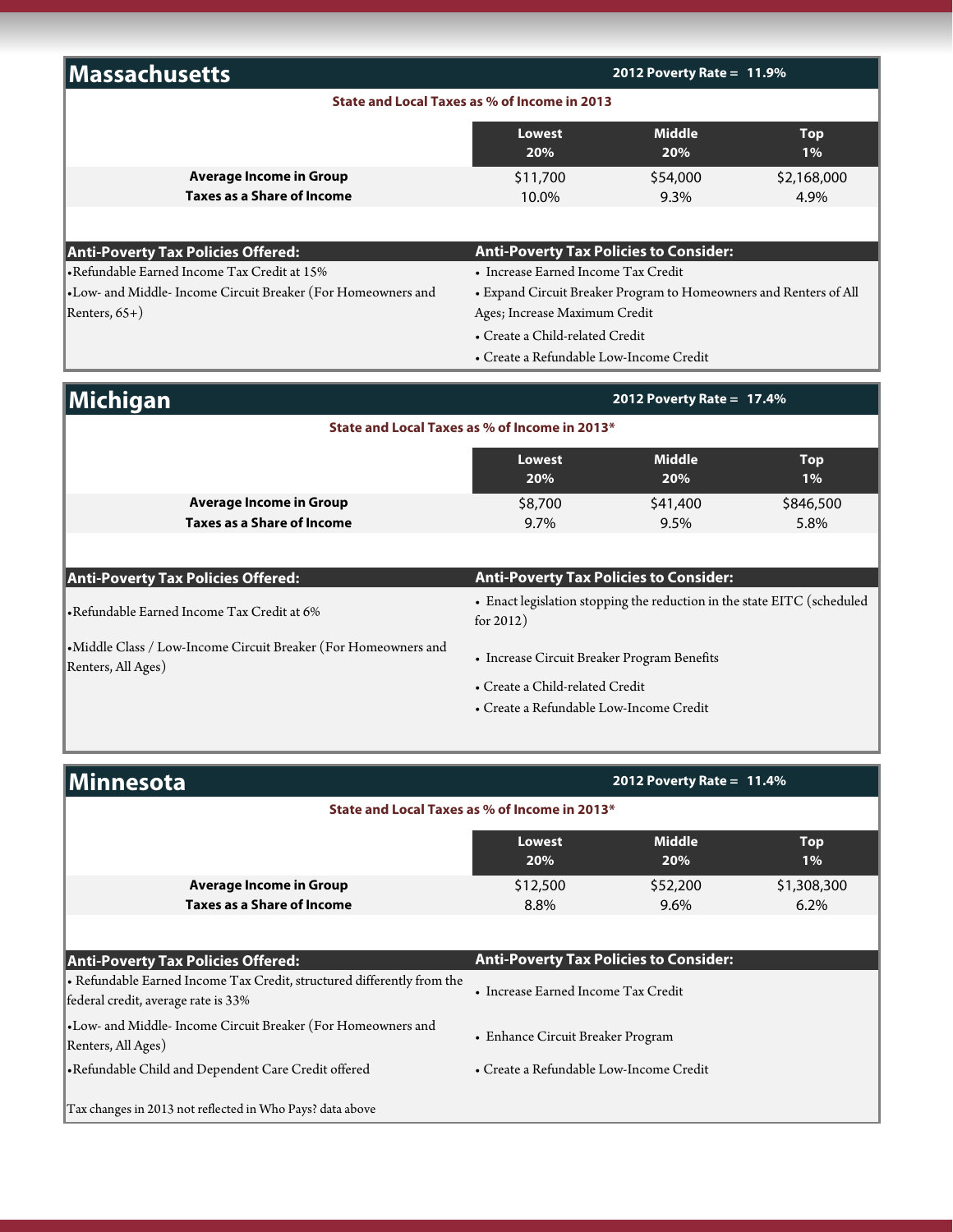| <b>Mississippi</b>                            | 2012 Poverty Rate = $24.2\%$                  |                      |                     |
|-----------------------------------------------|-----------------------------------------------|----------------------|---------------------|
| State and Local Taxes as % of Income in 2013* |                                               |                      |                     |
|                                               | Lowest<br>20%                                 | <b>Middle</b><br>20% | <b>Top</b><br>$1\%$ |
| <b>Average Income in Group</b>                | \$8,800                                       | \$31,600             | \$616,100           |
| Taxes as a Share of Income                    | 10.4%                                         | 10.5%                | 5.4%                |
|                                               |                                               |                      |                     |
| <b>Anti-Poverty Tax Policies Offered:</b>     | <b>Anti-Poverty Tax Policies to Consider:</b> |                      |                     |
| I• NONE                                       | • Introduce an Earned Income Tax Credit       |                      |                     |

- Create a Low-Income Property Tax Circuit Breaker
- Create a Child-related credit
- Create a Refundable Low-Income Credit

| <b>Missouri</b>                                                 | 2012 Poverty Rate = $16.2\%$                                      |                              |           |  |  |
|-----------------------------------------------------------------|-------------------------------------------------------------------|------------------------------|-----------|--|--|
| State and Local Taxes as % of Income in 2013                    |                                                                   |                              |           |  |  |
|                                                                 | <b>Middle</b><br><b>Top</b><br>Lowest<br>20%<br>20%<br>$1\%$      |                              |           |  |  |
| <b>Average Income in Group</b>                                  | \$10,100                                                          | \$40,000                     | \$941,100 |  |  |
| <b>Taxes as a Share of Income</b>                               | $9.6\%$                                                           | $9.0\%$                      | 5.4%      |  |  |
|                                                                 |                                                                   |                              |           |  |  |
| <b>Anti-Poverty Tax Policies Offered:</b>                       | <b>Anti-Poverty Tax Policies to Consider:</b>                     |                              |           |  |  |
| •Low-Income Circuit Breaker (For Homeowners and Renters, 65+ or | • Expand Circuit Breaker Program to Renters and Homeowners of All |                              |           |  |  |
| Disabled)                                                       | Ages; Increase Maximum Benefits                                   |                              |           |  |  |
|                                                                 | • Introduce an Earned Income Tax Credit                           |                              |           |  |  |
|                                                                 | • Create a Child-related Credit                                   |                              |           |  |  |
|                                                                 | • Create a Refundable Low-Income Credit                           |                              |           |  |  |
| <b>Montana</b>                                                  |                                                                   | 2012 Poverty Rate = $15.5\%$ |           |  |  |
|                                                                 |                                                                   |                              |           |  |  |

|                                                                   | State and Local Taxes as % of Income in 2013  |                                                                   |                     |
|-------------------------------------------------------------------|-----------------------------------------------|-------------------------------------------------------------------|---------------------|
|                                                                   | Lowest<br>20%                                 | <b>Middle</b><br>20%                                              | <b>Top</b><br>$1\%$ |
| <b>Average Income in Group</b>                                    | \$9,600                                       | \$39,000                                                          | \$803,500           |
| Taxes as a Share of Income                                        | $6.4\%$                                       | $6.3\%$                                                           | 4.7%                |
|                                                                   |                                               |                                                                   |                     |
| Anti-Poverty Tax Policies Offered:                                | <b>Anti-Poverty Tax Policies to Consider:</b> |                                                                   |                     |
| •Low-Income Circuit Breaker (For Homeowners All Ages and Renters, |                                               | • Expand Circuit Breaker Program to Renters of All Ages; Increase |                     |
| $(62+)$                                                           | Maximum Credit                                |                                                                   |                     |
|                                                                   | • Introduce an Earned Income Tax Credit       |                                                                   |                     |
|                                                                   | • Create a Child-related Credit               |                                                                   |                     |
|                                                                   | • Create a Refundable Low-Income Credit       |                                                                   |                     |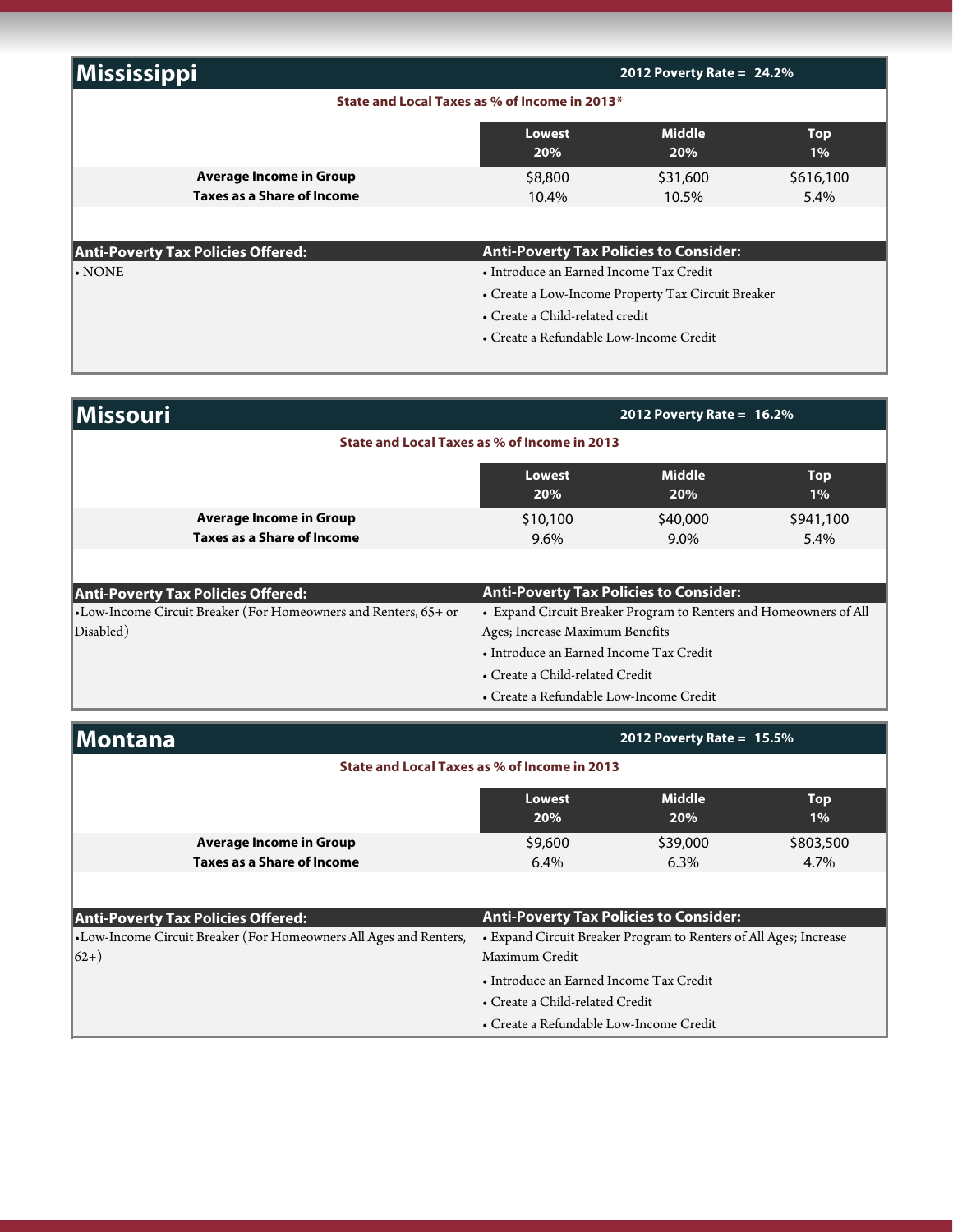| Nebraska                          |                                              | 2012 Poverty Rate = $13.0\%$ |                     |
|-----------------------------------|----------------------------------------------|------------------------------|---------------------|
|                                   | State and Local Taxes as % of Income in 2013 |                              |                     |
|                                   | <b>Lowest</b><br>20%                         | <b>Middle</b><br>20%         | <b>Top</b><br>$1\%$ |
| <b>Average Income in Group</b>    | \$11,100                                     | \$45,600                     | \$1,102,800         |
| <b>Taxes as a Share of Income</b> | 10.9%                                        | 10.3%                        | 5.8%                |
|                                   |                                              |                              |                     |

### **Anti-Poverty Tax Policies Offered:**

•Refundable Earned Income Tax Credit at 10% • Increase Earned Income Tax Credit

credit • Create a Refundable Low-Income Credit •Nonrefundable (refundable for qualifying families) income limited Child and Dependent Care Credit offered modeled after the federal

**Anti-Poverty Tax Policies to Consider:**

•Low-Income Circuit Breaker (For Homeowners, 65+ or Disabled) • Expand Circuit Breaker Program to Renters of All Ages; Increase maximum credit

> • Make Child and Dependent Care Credit Refundable and Increase maximum benefits

| <b>Nevada</b>                                          |                                                    | 2012 Poverty Rate = $16.4\%$ |                     |
|--------------------------------------------------------|----------------------------------------------------|------------------------------|---------------------|
|                                                        | State and Local Taxes as % of Income in 2013       |                              |                     |
|                                                        | <b>Lowest</b><br>20%                               | <b>Middle</b><br>20%         | <b>Top</b><br>$1\%$ |
| <b>Average Income in Group</b>                         | \$12,100                                           | \$38,700                     | \$1,239,800         |
| <b>Taxes as a Share of Income</b>                      | 9.0%                                               | 6.8%                         | 2.4%                |
|                                                        |                                                    |                              |                     |
| <b>Anti-Poverty Tax Policies Offered:</b>              | <b>Anti-Poverty Tax Policies to Consider:</b>      |                              |                     |
| $\boldsymbol{\cdot}$ NONE                              | • Introduce an Earned Income Tax Credit            |                              |                     |
|                                                        | • Create a Low-Income Property Tax Circuit Breaker |                              |                     |
|                                                        | • Create a Child-related Credit                    |                              |                     |
|                                                        | • Create a Refundable Low-Income Credit            |                              |                     |
|                                                        |                                                    |                              |                     |
| <b>New Hampshire</b>                                   |                                                    | 2012 Poverty Rate = $10.0\%$ |                     |
|                                                        | State and Local Taxes as % of Income in 2013*      |                              |                     |
|                                                        | <b>Lowest</b><br>20%                               | <b>Middle</b><br>20%         | <b>Top</b><br>$1\%$ |
| <b>Average Income in Group</b>                         | \$14,100                                           | \$53,100                     | \$1,200,500         |
| <b>Taxes as a Share of Income</b>                      | 8.6%                                               | 6.6%                         | 2.4%                |
|                                                        |                                                    |                              |                     |
| <b>Anti-Poverty Tax Policies Offered:</b>              | <b>Anti-Poverty Tax Policies to Consider:</b>      |                              |                     |
| •Low-Income Circuit Breaker (For Homeowners, All Ages) | • Expand Circuit Breaker Program to Renters        |                              |                     |
|                                                        | • Introduce an Earned Income Tax Credit            |                              |                     |
|                                                        | • Create a Child-related Credit                    |                              |                     |

• Create a Refundable Low-Income Credit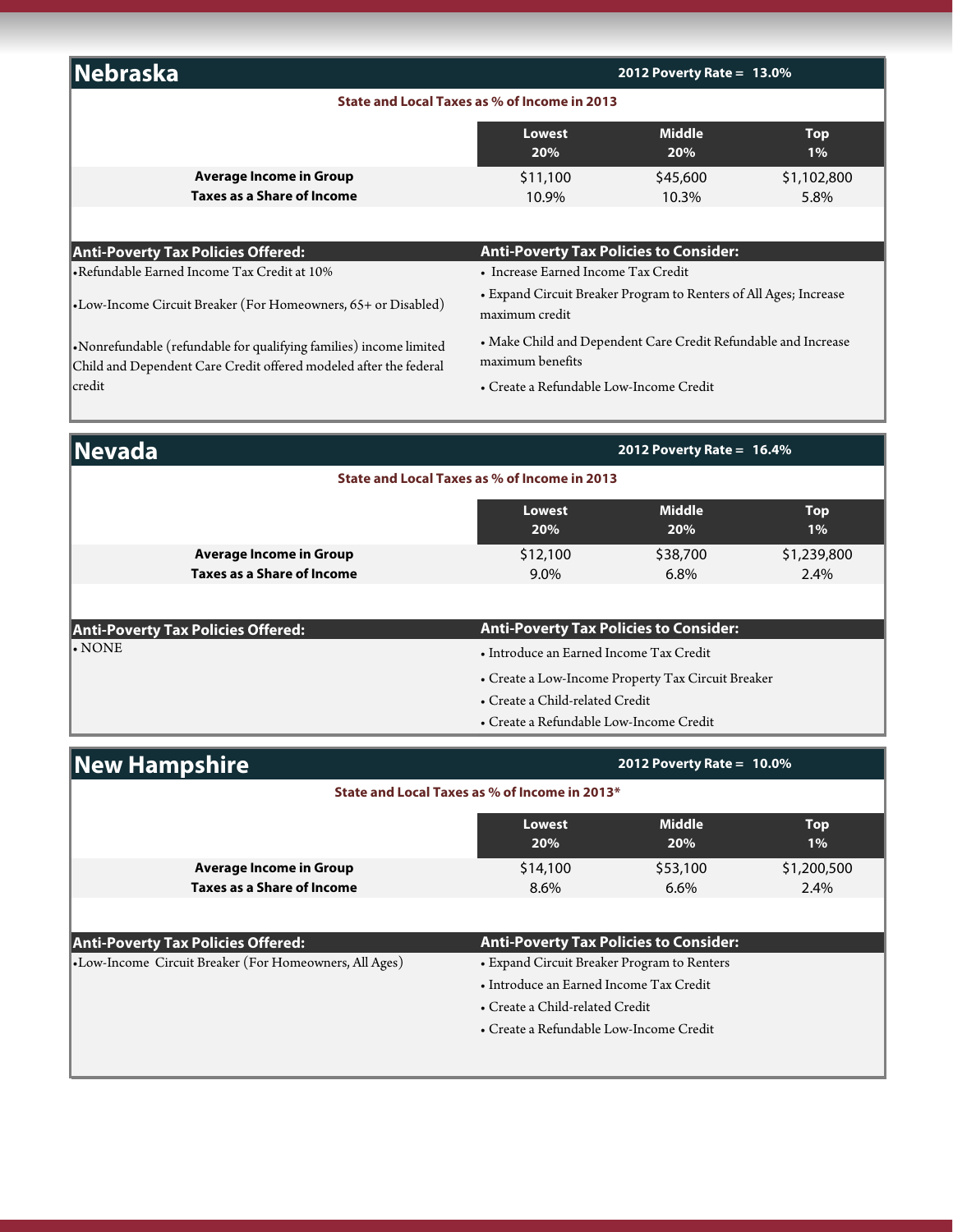| <b>New Jersey</b>                                                   |                                                                  | 2012 Poverty Rate = $10.8\%$ |                  |  |
|---------------------------------------------------------------------|------------------------------------------------------------------|------------------------------|------------------|--|
| State and Local Taxes as % of Income in 2013*                       |                                                                  |                              |                  |  |
|                                                                     | <b>Middle</b><br><b>Lowest</b><br><b>Top</b><br>20%<br>20%<br>1% |                              |                  |  |
| <b>Average Income in Group</b>                                      | \$12,500                                                         | \$54,400                     | \$1,823,800      |  |
| <b>Taxes as a Share of Income</b>                                   | 11.2%                                                            | 9.1%                         | 7.0%             |  |
|                                                                     |                                                                  |                              |                  |  |
| Anti-Poverty Tax Policies Offered:                                  | <b>Anti-Poverty Tax Policies to Consider:</b>                    |                              |                  |  |
| •Refundable Earned Income Tax Credit at 20%                         | • Increase Earned Income Tax Credit; Restore to 25%              |                              |                  |  |
| •Low- and Middle- Income Circuit Breaker (For Homeowners, All Ages) | • Expand Circuit Breaker for all ages                            |                              |                  |  |
|                                                                     | • Create a Child-related Credit                                  |                              |                  |  |
|                                                                     | • Create a Refundable Low-Income Credit                          |                              |                  |  |
| <b>New Mexico</b>                                                   |                                                                  | 2012 Poverty Rate = $20.8\%$ |                  |  |
| State and Local Taxes as % of Income in 2013*                       |                                                                  |                              |                  |  |
|                                                                     | <b>Lowest</b><br>20%                                             | <b>Middle</b><br>20%         | <b>Top</b><br>1% |  |
| <b>Average Income in Group</b>                                      | \$10,200                                                         | \$37,300                     | \$732,400        |  |
| <b>Taxes as a Share of Income</b>                                   | 10.6%                                                            | $9.7\%$                      | 4.8%             |  |
|                                                                     |                                                                  |                              |                  |  |

| <b>Anti-Poverty Tax Policies Offered:</b>                                | <b>Anti-Poverty Tax Policies to Consider:</b>                   |
|--------------------------------------------------------------------------|-----------------------------------------------------------------|
| •Refundable Earned Income Tax Credit at 10%                              | • Increase Earned Income Tax Credit                             |
| •Low-Income Multiple Threshold Circuit Breaker (For Homeowners           | • Expand Circuit Breaker Program to Homeowners & Renters of All |
| and Renters, $65+$ )                                                     | Ages; Increase maximum credit                                   |
| Refundable income limited Child and Dependent Care Credit offered        | • Increase Low-Income Credit                                    |
| based on the federal credit                                              |                                                                 |
| -Refundable, all ages, Low-Income Credit offered to assist in offsetting |                                                                 |
| state and local taxes                                                    |                                                                 |

| New York                                                                                        | 2012 Poverty Rate = $15.9\%$                                        |                   |                     |
|-------------------------------------------------------------------------------------------------|---------------------------------------------------------------------|-------------------|---------------------|
|                                                                                                 | <b>State and Local Taxes as % of Income in 2013</b>                 |                   |                     |
|                                                                                                 | <b>Middle</b><br><b>Lowest</b><br><b>Top</b><br>20%<br>20%<br>$1\%$ |                   |                     |
| <b>Average Income in Group</b><br>Taxes as a Share of Income                                    | \$10,000<br>10.0%                                                   | \$44,700<br>11.9% | \$2,235,300<br>6.9% |
|                                                                                                 |                                                                     |                   |                     |
| <b>Anti-Poverty Tax Policies Offered:</b>                                                       | <b>Anti-Poverty Tax Policies to Consider:</b>                       |                   |                     |
| Refundable Earned Income Tax Credit at 30%                                                      | • Increase Earned Income Tax Credit                                 |                   |                     |
| Enhanced State EITC for Certain Non-Custodial Parents                                           | • Increase Circuit Breaker Income Ceiling and Maximum Benefits      |                   |                     |
| •Low-Income quasi-Circuit Breaker (For Homeowners and Renters, All<br>Ages)                     | • Increase Child and Dependent Care Credit                          |                   |                     |
| Refundable income limited Child and Dependent Care Credit offered                               | • Increase Child Tax Credit                                         |                   |                     |
| modeled after the federal credit                                                                |                                                                     |                   |                     |
| •Refundable income limited \$100 per child Child Tax Credit modeled<br>after the federal credit | • Create a Refundable Low-Income Credit                             |                   |                     |
| • Nonrefundable, all ages, Low-Income Credit offered                                            |                                                                     |                   |                     |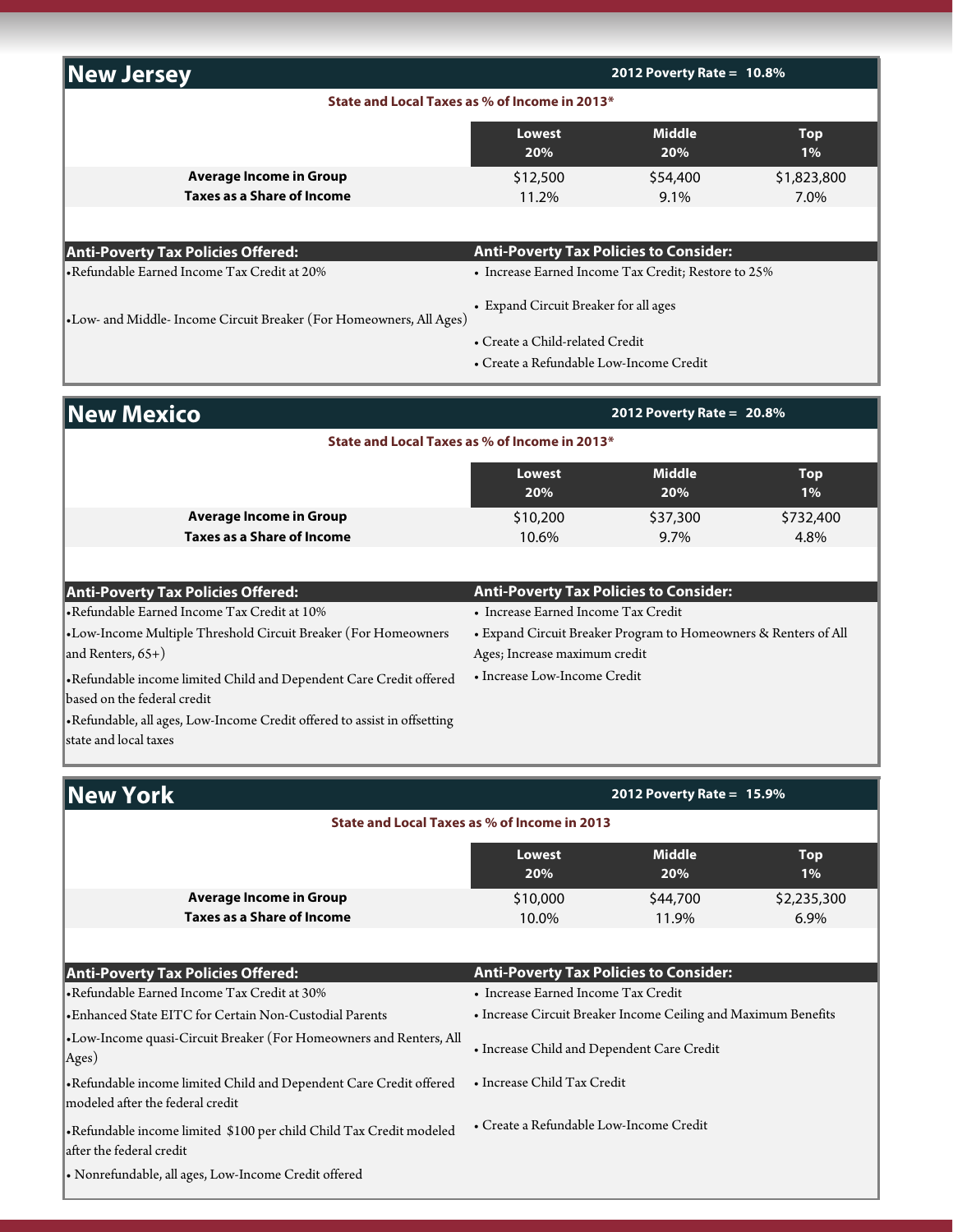| <b>North Carolina</b>                                                                                                                  |                                               | 2012 Poverty Rate = $18.0\%$                       |                     |
|----------------------------------------------------------------------------------------------------------------------------------------|-----------------------------------------------|----------------------------------------------------|---------------------|
|                                                                                                                                        | State and Local Taxes as % of Income in 2013  |                                                    |                     |
|                                                                                                                                        | <b>Lowest</b><br>20%                          | <b>Middle</b><br>20%                               | <b>Top</b><br>$1\%$ |
| <b>Average Income in Group</b><br><b>Taxes as a Share of Income</b>                                                                    | \$10,100<br>9.8%                              | \$36,800<br>$9.4\%$                                | \$818,100<br>6.5%   |
|                                                                                                                                        |                                               |                                                    |                     |
| <b>Anti-Poverty Tax Policies Offered:</b>                                                                                              | <b>Anti-Poverty Tax Policies to Consider:</b> |                                                    |                     |
| •Refundable Earned Income Tax Credit at 4.5%; expires in 2014                                                                          |                                               | • Reinstate and Increase Earned Income Tax Credit  |                     |
| •Nonrefundable Child and Dependent Care Credit offered modeled<br>after the federal credit eliminated in 2014                          |                                               | • Reinstate the Child and Dependent Care Credit    |                     |
| •Nonrefundable income limited \$100 per Child Tax Credit modeled<br>after the federal credit (\$125/child for AGI under \$40K in 2015) | • Make Child Credit Refundable                |                                                    |                     |
|                                                                                                                                        |                                               | • Create a Low-Income Property Tax Circuit Breaker |                     |
|                                                                                                                                        | • Create a Refundable Low-Income Credit       |                                                    |                     |
| Tax changes in 2013 not reflected in Who Pays? data above                                                                              |                                               |                                                    |                     |

| <b>North Dakota</b>                                             | 2012 Poverty Rate = $11.2\%$                                            |          |           |  |
|-----------------------------------------------------------------|-------------------------------------------------------------------------|----------|-----------|--|
|                                                                 | State and Local Taxes as % of Income in 2013*                           |          |           |  |
|                                                                 | <b>Middle</b><br>Lowest<br><b>Top</b><br>20%<br>20%<br>$1\%$            |          |           |  |
| <b>Average Income in Group</b>                                  | \$15,000                                                                | \$52,100 | \$989,000 |  |
| <b>Taxes as a Share of Income</b>                               | $9.2\%$                                                                 | 7.5%     | 3.6%      |  |
|                                                                 |                                                                         |          |           |  |
| <b>Anti-Poverty Tax Policies Offered:</b>                       | <b>Anti-Poverty Tax Policies to Consider:</b>                           |          |           |  |
| •Low-Income Circuit Breaker (For Homeowners and Renters, 65+ or | • Increase Size of Circuit Breaker Credit and Expand to All Renters and |          |           |  |
| Disabled)                                                       | Homeowners                                                              |          |           |  |
|                                                                 | • Introduce an Earned Income Tax Credit                                 |          |           |  |
|                                                                 | • Create a Child-related Credit                                         |          |           |  |
|                                                                 | • Create a Refundable Low-Income Credit                                 |          |           |  |
| Tax changes in 2013 not reflected in Who Pays? data above       |                                                                         |          |           |  |

| Ohio                                                                |                                               | 2012 Poverty Rate = $16.3\%$                                       |                     |
|---------------------------------------------------------------------|-----------------------------------------------|--------------------------------------------------------------------|---------------------|
|                                                                     | State and Local Taxes as % of Income in 2013  |                                                                    |                     |
|                                                                     | <b>Lowest</b><br>20%                          | <b>Middle</b><br>20%                                               | <b>Top</b><br>$1\%$ |
| <b>Average Income in Group</b><br><b>Taxes as a Share of Income</b> | \$9,700<br>11.6%                              | \$39,900<br>10.3%                                                  | \$827,600<br>6.3%   |
|                                                                     |                                               |                                                                    |                     |
| <b>Anti-Poverty Tax Policies Offered:</b>                           | <b>Anti-Poverty Tax Policies to Consider:</b> |                                                                    |                     |
| Nonrefundable, all ages Low-Income Credit offered                   |                                               | • Make the Low-Income Tax Credit Refundable                        |                     |
| •Nonrefundable income limited Child and Dependent Care Credit       |                                               | • Make the Child and Dependent Care Credit Refundable and increase |                     |
| offered modeled after the federal credit                            | benefits                                      |                                                                    |                     |
| • 5% non-refundable, limited Earned Income Tax Credit               | • Expand EITC and make it refundable          |                                                                    |                     |
|                                                                     | • Create a Child-related Credit               |                                                                    |                     |
| Tax changes in 2013 not reflected in Who Pays? data above           |                                               |                                                                    |                     |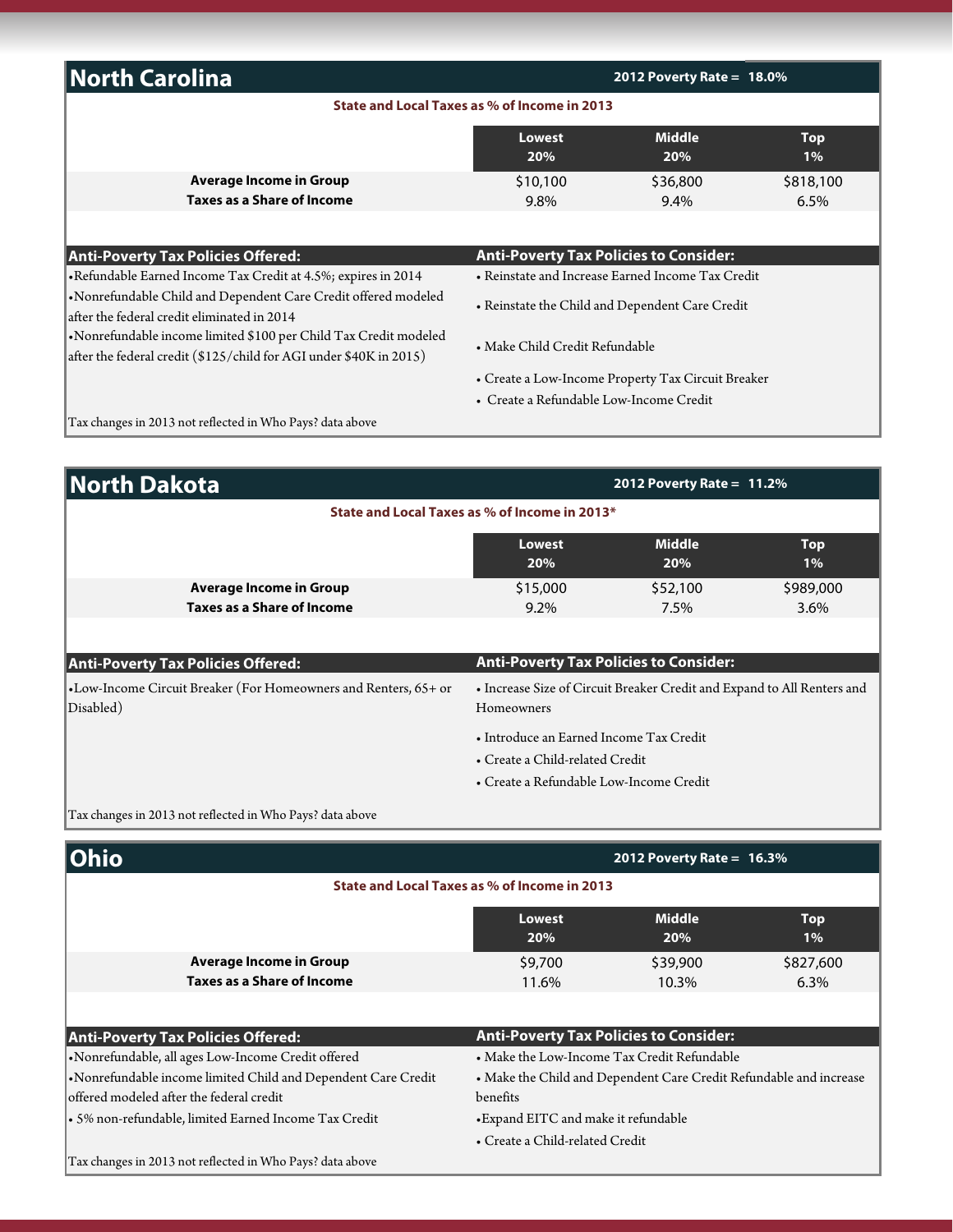| 2012 Poverty Rate = 17.2%                                                      |                      |                                                                                                                                                                                                                                                   |  |
|--------------------------------------------------------------------------------|----------------------|---------------------------------------------------------------------------------------------------------------------------------------------------------------------------------------------------------------------------------------------------|--|
|                                                                                |                      |                                                                                                                                                                                                                                                   |  |
| <b>Lowest</b><br>20%                                                           | <b>Middle</b><br>20% | <b>Top</b><br>$1\%$                                                                                                                                                                                                                               |  |
| \$9,600                                                                        | \$39,000             | \$1,060,100                                                                                                                                                                                                                                       |  |
| 10.3%                                                                          | 9.3%                 | 4.6%                                                                                                                                                                                                                                              |  |
|                                                                                |                      |                                                                                                                                                                                                                                                   |  |
|                                                                                |                      |                                                                                                                                                                                                                                                   |  |
| • Increase Earned Income Tax Credit                                            |                      |                                                                                                                                                                                                                                                   |  |
| • Increase Size of Circuit Breaker Credit and expand to renters and            |                      |                                                                                                                                                                                                                                                   |  |
| • Make the Child and Dependent Care Credit refundable and increase<br>benefits |                      |                                                                                                                                                                                                                                                   |  |
|                                                                                |                      |                                                                                                                                                                                                                                                   |  |
|                                                                                |                      |                                                                                                                                                                                                                                                   |  |
|                                                                                |                      |                                                                                                                                                                                                                                                   |  |
| Lowest                                                                         | <b>Middle</b>        | Top<br>1%                                                                                                                                                                                                                                         |  |
|                                                                                | 20%                  | State and Local Taxes as % of Income in 2013<br><b>Anti-Poverty Tax Policies to Consider:</b><br>homeowners regardless of age<br>• Increase Low-Income Credit<br>2012 Poverty Rate = 17.2%<br>State and Local Taxes as % of Income in 2013<br>20% |  |

•Refundable Low-Income/Child Tax Credit available to low-income working families with qualifying child care expenses

offered modeled after the federal credit

•Nonrefundable income limited Child and Dependent Care Credit

**Average Income in Group Taxes as a Share of Income**

• Create a Refundable Low-Income Credit for all households

• Make Child and Dependent Care Credit Refundable and Increase

\$10,600 \$41,100 \$772,900 8.3% 7.6% 7.0%

| Pennsylvania                                                                                              | 2012 Poverty Rate = $13.7\%$                  |                      |                     |
|-----------------------------------------------------------------------------------------------------------|-----------------------------------------------|----------------------|---------------------|
|                                                                                                           | State and Local Taxes as % of Income in 2013  |                      |                     |
|                                                                                                           | <b>Lowest</b><br>20%                          | <b>Middle</b><br>20% | <b>Top</b><br>1%    |
| <b>Average Income in Group</b><br>Taxes as a Share of Income                                              | \$10,900<br>12.0%                             | \$46,700<br>10.1%    | \$1,067,100<br>4.4% |
| <b>Anti-Poverty Tax Policies Offered:</b>                                                                 | <b>Anti-Poverty Tax Policies to Consider:</b> |                      |                     |
| •Low-Income Quasi-Circuit Breaker (For Homeowners and Renters,<br>$\vert$ 65+, 50+ Widowers, or Disabled) | • Expand Circuit Breaker to all ages          |                      |                     |
| •Nonrefundable Low-Income Credit                                                                          | • Enhance Low-Income Credit                   |                      |                     |
|                                                                                                           | • Introduce an Earned Income Tax Credit       |                      |                     |
|                                                                                                           | • Create a Child-related Credit               |                      |                     |

•Low-Income Circuit Breaker (For Renters, 58+) • Expand Circuit Breaker Program to include all ages and Homeowners

maximum benefits

• Increase Low-Income Child Credit

•Refundable Earned Income Tax Credit at 6% • Increase Earned Income Tax Credit

**Anti-Poverty Tax Policies Offered: Anti-Poverty Tax Policies to Consider:**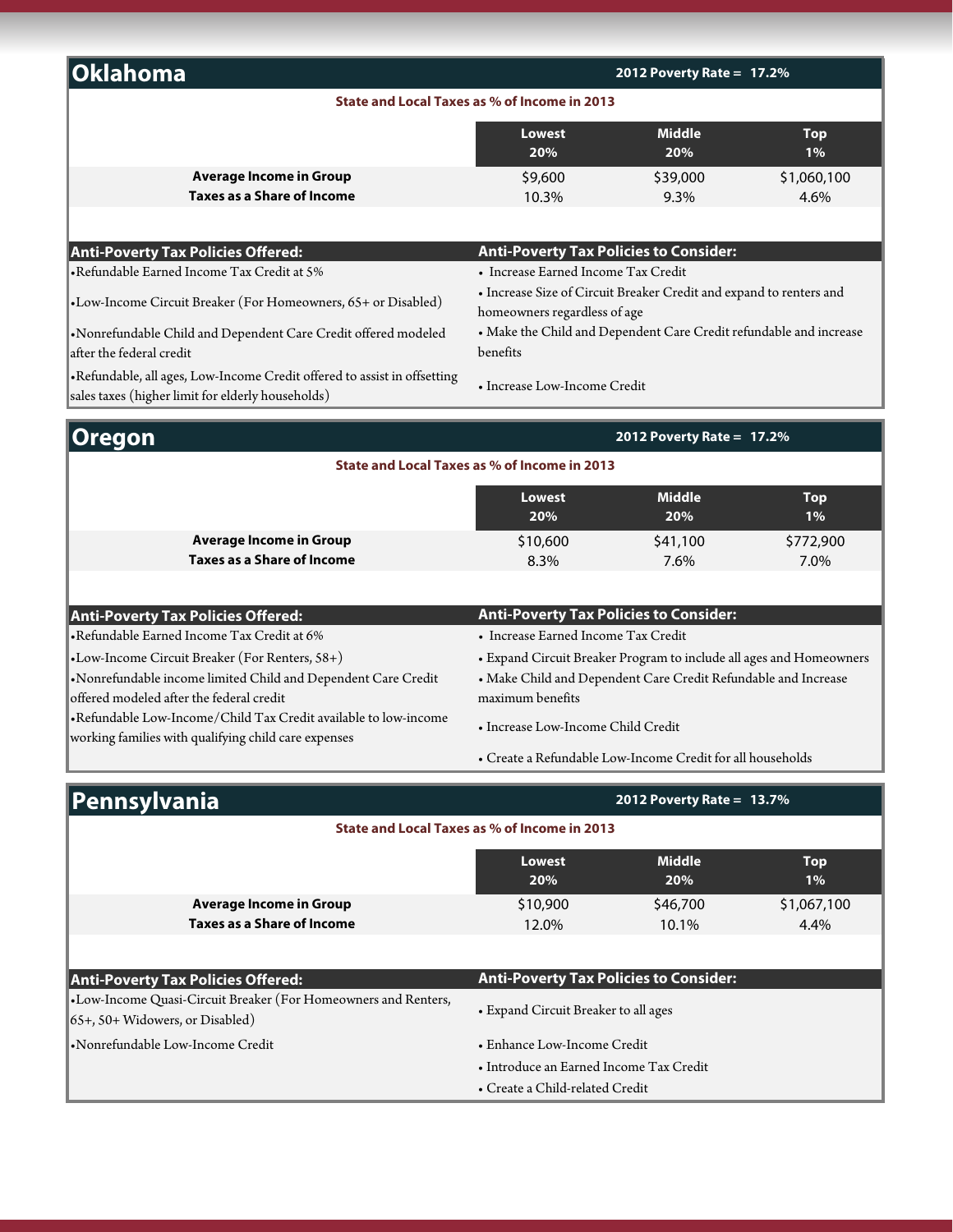| <b>Rhode Island</b>                                                                                                     |                                                         | 2012 Poverty Rate = $13.7\%$                                        |                     |
|-------------------------------------------------------------------------------------------------------------------------|---------------------------------------------------------|---------------------------------------------------------------------|---------------------|
| State and Local Taxes as % of Income in 2013*                                                                           |                                                         |                                                                     |                     |
|                                                                                                                         | Lowest<br>20%                                           | <b>Middle</b><br>20%                                                | <b>Top</b><br>$1\%$ |
| <b>Average Income in Group</b><br><b>Taxes as a Share of Income</b>                                                     | \$9,700<br>12.1%                                        | \$45,800<br>10.5%                                                   | \$912,400<br>6.4%   |
|                                                                                                                         |                                                         |                                                                     |                     |
| <b>Anti-Poverty Tax Policies Offered:</b><br>• Refundable Earned Income Tax Credit at 3.75%; Nonrefundable Up to<br>25% | <b>Anti-Poverty Tax Policies to Consider:</b><br>credit | • Make Earned Income Tax Credit fully refundable and Increase the   |                     |
| •Low-Income Circuit Breaker (For Homeowners and Renters, All Ages) • Increase Circuit Breaker Program maximum benefits  |                                                         |                                                                     |                     |
| • Nonrefundable Child and Dependent Care Credit offered modeled<br>after the federal credit                             | Income Families                                         | • Make Child and Dependent Care Credit Refundable and Limit to Low- |                     |

| <b>South Carolina</b>                                                                      | 2012 Poverty Rate = $18.3\%$ |                                               |                                                                     |  |
|--------------------------------------------------------------------------------------------|------------------------------|-----------------------------------------------|---------------------------------------------------------------------|--|
| State and Local Taxes as % of Income in 2013*                                              |                              |                                               |                                                                     |  |
|                                                                                            | Lowest<br>20%                | <b>Middle</b><br>20%                          | <b>Top</b><br>$1\%$                                                 |  |
| Average Income in Group<br><b>Taxes as a Share of Income</b>                               | \$9,500<br>7.1%              | \$34,000<br>7.3%                              | \$775,700<br>5.0%                                                   |  |
|                                                                                            |                              |                                               |                                                                     |  |
| <b>Anti-Poverty Tax Policies Offered:</b>                                                  |                              | <b>Anti-Poverty Tax Policies to Consider:</b> |                                                                     |  |
| Nonrefundable Child and Dependent Care Credit offered modeled<br>lafter the federal credit | Income Families              |                                               | • Make Child and Dependent Care Credit Refundable and Limit to Low- |  |

| oinciunuable Clinu and Dependent Care Creuit oncleu inoucleu | . Make Uniid and Dependent Care Credit Refundable and Limit to Lo |
|--------------------------------------------------------------|-------------------------------------------------------------------|
| er the federal credit                                        | Income Families                                                   |
|                                                              | • Introduce an Earned Income Tax Credit                           |
|                                                              | • Create a Low-Income Property Tax Circuit Breaker                |
|                                                              | • Create a Refundable Low-Income Credit                           |

| <b>South Dakota</b>                                                            |                                                                                 | 2012 Poverty Rate = $13.4\%$ |                     |
|--------------------------------------------------------------------------------|---------------------------------------------------------------------------------|------------------------------|---------------------|
|                                                                                | State and Local Taxes as % of Income in 2013                                    |                              |                     |
|                                                                                | <b>Lowest</b><br>20%                                                            | <b>Middle</b><br>20%         | <b>Top</b><br>$1\%$ |
| <b>Average Income in Group</b><br><b>Taxes as a Share of Income</b>            | \$11,200<br>11.6%                                                               | \$45,200<br>8.0%             | \$1,093,200<br>2.1% |
| <b>Anti-Poverty Tax Policies Offered:</b>                                      | <b>Anti-Poverty Tax Policies to Consider:</b>                                   |                              |                     |
| •Low-Income Sliding Scale Circuit Breaker (For Homeowners, 65+ or<br>Disabled) | • Fully fund Circuit Breaker Program and expand to include all ages             |                              |                     |
|                                                                                | • Offer Refundable Low-Income credit<br>• Introduce an Earned Income Tax Credit |                              |                     |

• Create a Child-related Credit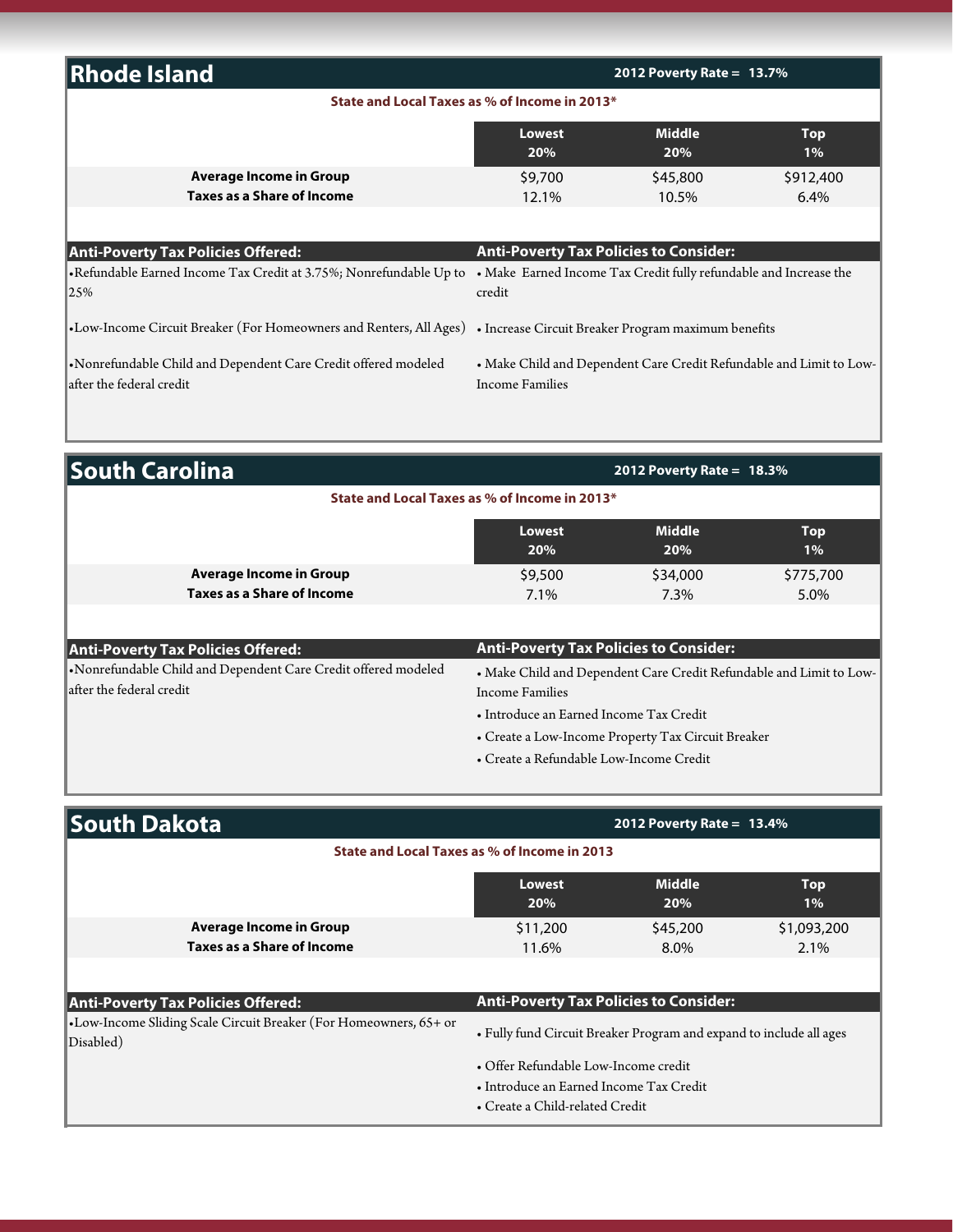| Tennessee                                    |                                              |                                                    | 2012 Poverty Rate = $17.9\%$      |             |  |  |
|----------------------------------------------|----------------------------------------------|----------------------------------------------------|-----------------------------------|-------------|--|--|
|                                              | State and Local Taxes as % of Income in 2013 |                                                    |                                   |             |  |  |
|                                              |                                              | <b>Lowest</b><br>20%                               | <b>Middle</b><br>Top<br>20%<br>1% |             |  |  |
|                                              | <b>Average Income in Group</b>               | \$1,000                                            | \$37,300                          | \$945,900   |  |  |
|                                              | <b>Taxes as a Share of Income</b>            | 11.2%                                              | 8.8%                              | 2.8%        |  |  |
|                                              |                                              |                                                    |                                   |             |  |  |
|                                              | <b>Anti-Poverty Tax Policies Offered:</b>    | <b>Anti-Poverty Tax Policies to Consider:</b>      |                                   |             |  |  |
| . <b>NOTE</b>                                |                                              | · Introduce an Earned Income Tax Credit            |                                   |             |  |  |
|                                              |                                              | • Create a Low-Income Property Tax Circuit Breaker |                                   |             |  |  |
|                                              |                                              | • Create a Child-related credit                    |                                   |             |  |  |
|                                              |                                              | • Create a Refundable Low-Income Credit            |                                   |             |  |  |
| <b>Texas</b>                                 |                                              |                                                    | 2012 Poverty Rate = 17.9%         |             |  |  |
| State and Local Taxes as % of Income in 2013 |                                              |                                                    |                                   |             |  |  |
|                                              |                                              | <b>Lowest</b>                                      | <b>Middle</b>                     | Top         |  |  |
|                                              |                                              | 20%                                                | 20%                               | $1\%$       |  |  |
|                                              | <b>Average Income in Group</b>               | \$11,400                                           | \$41,300                          | \$1,365,600 |  |  |
|                                              | <b>Taxes as a Share of Income</b>            | 12.6%                                              | 8.6%                              | 3.2%        |  |  |
|                                              |                                              |                                                    |                                   |             |  |  |
|                                              | <b>Anti-Poverty Tax Policies Offered:</b>    | <b>Anti-Poverty Tax Policies to Consider:</b>      |                                   |             |  |  |
| $\boldsymbol{\cdot}$ NONE                    |                                              | • Introduce an Earned Income Tax Credit            |                                   |             |  |  |
|                                              |                                              | • Create a Low-Income Property Tax Circuit Breaker |                                   |             |  |  |
|                                              |                                              | • Create a Child-related credit                    |                                   |             |  |  |
|                                              |                                              | · Create a Refundable Low-Income Credit            |                                   |             |  |  |
| <b>Utah</b>                                  |                                              |                                                    | 2012 Poverty Rate = $12.8\%$      |             |  |  |
|                                              |                                              | State and Local Taxes as % of Income in 2013       |                                   |             |  |  |
|                                              |                                              | Lowest                                             | <b>Middle</b>                     | Top         |  |  |
|                                              |                                              | 20%                                                | 20%                               | $1\%$       |  |  |
|                                              | <b>Average Income in Group</b>               | \$11,500                                           | \$43,000                          | \$1,059,600 |  |  |
|                                              | <b>Taxes as a Share of Income</b>            | 9.4%                                               | 8.7%                              | 5.0%        |  |  |
|                                              |                                              |                                                    |                                   |             |  |  |

| <b>Anti-Poverty Tax Policies Offered:</b>                        | Anti-Poverty Tax Policies to Consider:               |
|------------------------------------------------------------------|------------------------------------------------------|
| •Low-Income Circuit Breaker (For Homeowners and Renters, $65+$ ) | • Expand Circuit Breaker Program to include all ages |
|                                                                  | • Introduce an Earned Income Tax Credit              |
|                                                                  | • Create a Child-related Credit                      |
|                                                                  | • Create a Refundable Low-Income Credit              |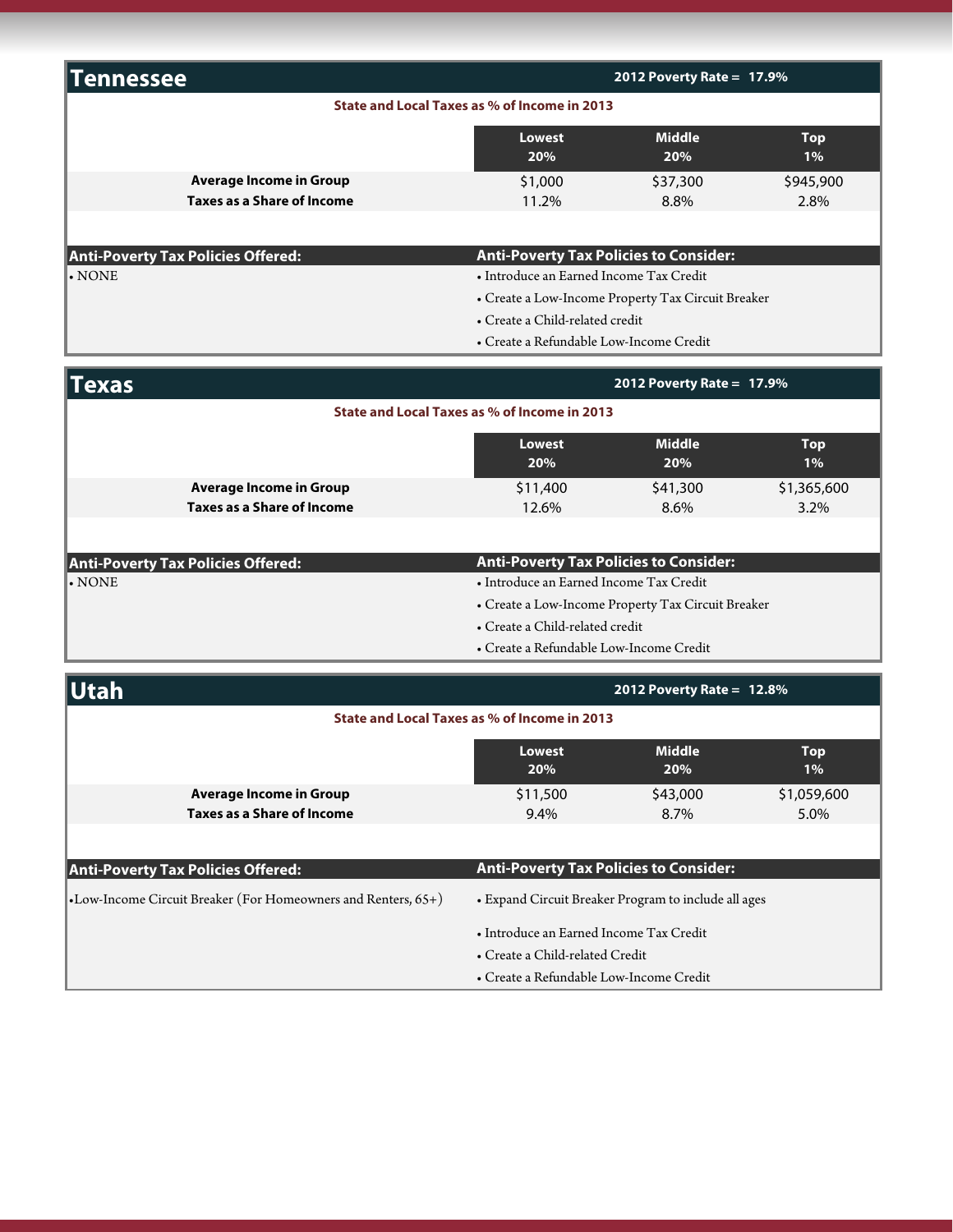| Vermont                                    |                                               | 2012 Poverty Rate = $11.8\%$ |                  |
|--------------------------------------------|-----------------------------------------------|------------------------------|------------------|
|                                            | State and Local Taxes as % of Income in 2013* |                              |                  |
|                                            | Lowest<br>20%                                 | <b>Middle</b><br>20%         | <b>Top</b><br>1% |
| Average Income in Group                    | \$11,300                                      | \$43,600                     | \$776,000        |
| <b>Taxes as a Share of Income</b>          | 8.7%                                          | $10.4\%$                     | 8.0%             |
|                                            |                                               |                              |                  |
| <b>Anti-Poverty Tax Policies Offered:</b>  | <b>Anti-Poverty Tax Policies to Consider:</b> |                              |                  |
| Refundable Earned Income Tax Credit at 32% | • Increase Earned Income Tax Credit           |                              |                  |

•Low- and Middle- Income Circuit Breaker (For Homeowners and • Low- and Middle- Income Circuit Breaker (101 Tiomeowners and<br>Renters, All Ages)

•Nonrefundable Child and Dependent Care Credit offered modeled after the federal credit

• Make Child and Dependent Care Credit Refundable and Limit to Low-Income Families

• Create a Refundable Low-Income Credit

| <b>Virginia</b>                                                                                | 2012 Poverty Rate = $11.7\%$                            |                                                                   |                     |
|------------------------------------------------------------------------------------------------|---------------------------------------------------------|-------------------------------------------------------------------|---------------------|
|                                                                                                | State and Local Taxes as % of Income in 2013            |                                                                   |                     |
|                                                                                                | <b>Lowest</b><br>20%                                    | <b>Middle</b><br>20%                                              | <b>Top</b><br>1%    |
| <b>Average Income in Group</b><br><b>Taxes as a Share of Income</b>                            | \$11,400<br>$8.6\%$                                     | \$47,300<br>8.2%                                                  | \$1,286,500<br>4.9% |
| <b>Anti-Poverty Tax Policies Offered:</b><br>•Nonrefundable Earned Income Tax Credit at 20%    | <b>Anti-Poverty Tax Policies to Consider:</b><br>Credit | • Make Earned Income Tax Credit Fully Refundable and Increase the |                     |
| $\bullet$ Nonrefundable Low-Income Credit can be taken as an alternative to the<br><b>EITC</b> | • Make Low-Income Credit Refundable                     |                                                                   |                     |
|                                                                                                | • Create a Child-related Credit                         | • Create a Low-Income Property Tax Circuit Breaker                |                     |
| Washington                                                                                     |                                                         | 2012 Poverty Rate = $13.5\%$                                      |                     |
|                                                                                                | State and Local Taxes as % of Income in 2013            |                                                                   |                     |
|                                                                                                |                                                         |                                                                   |                     |

|                                   | Lowest<br>20% | <b>Middle</b><br>20% | Top<br>1%   |
|-----------------------------------|---------------|----------------------|-------------|
| Average Income in Group           | \$11,500      | \$49,900             | \$1,131,500 |
| <b>Taxes as a Share of Income</b> | 16.9%         | 10.4%                | 2.8%        |
|                                   |               |                      |             |

| <b>Anti-Poverty Tax Policies Offered:</b>                                      | <b>Anti-Poverty Tax Policies to Consider:</b>                         |
|--------------------------------------------------------------------------------|-----------------------------------------------------------------------|
| • Refundable Earned Income Tax Credit at 10% (Unfunded)                        | • Fully fund Earned Income Tax Credit and Increase the Size of Credit |
| •Low-Income Sliding Scale Circuit Breaker (For Homeowners, 61+ or<br>Disabled) | • Expand Circuit Breaker Program to include all ages                  |
|                                                                                | • Create a Child-related Credit                                       |
|                                                                                | • Create a Refundable Low-Income Credit                               |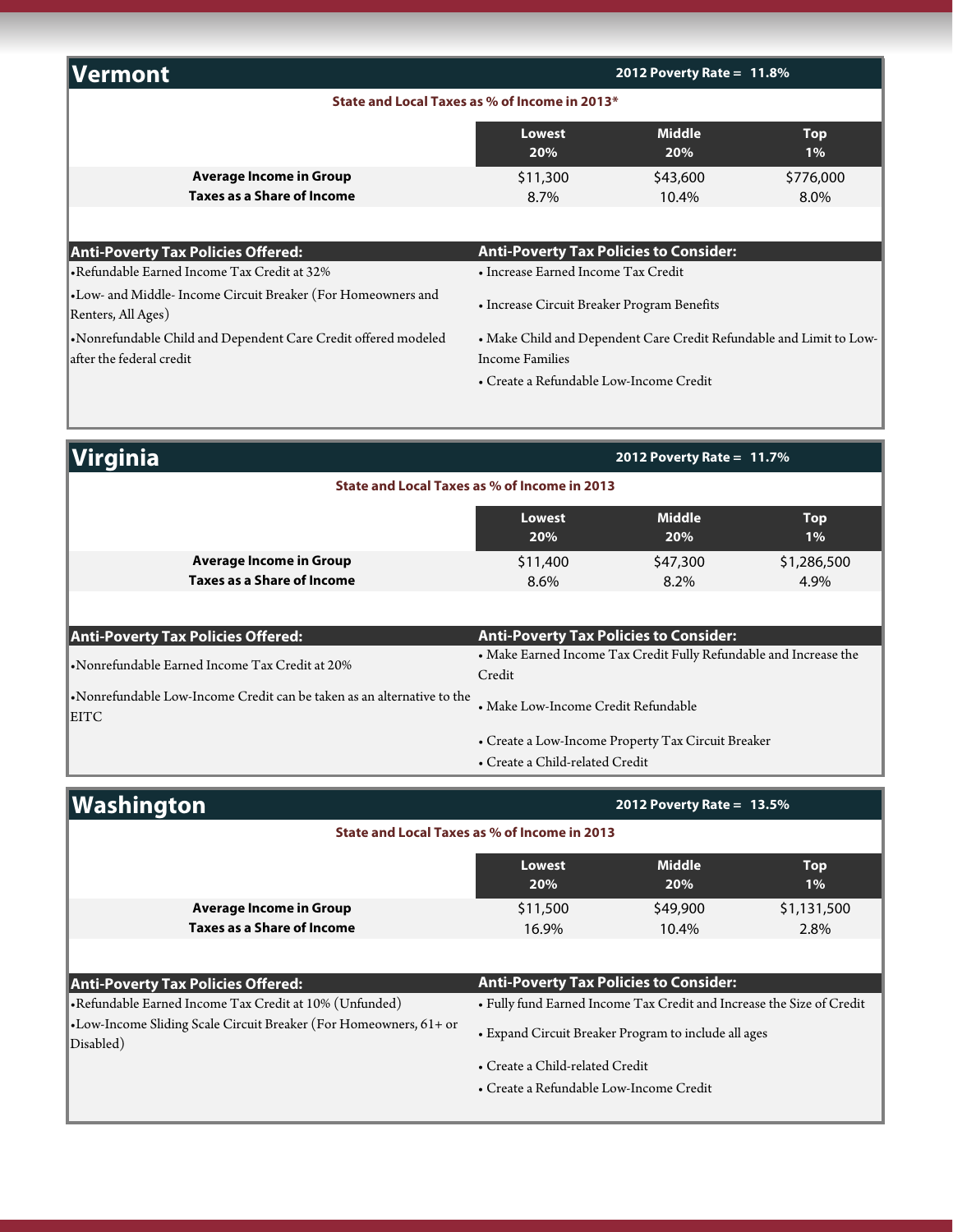| <b>West Virginia</b>                                         | 2012 Poverty Rate = $17.8%$                                                                                                                       |                      |                      |
|--------------------------------------------------------------|---------------------------------------------------------------------------------------------------------------------------------------------------|----------------------|----------------------|
|                                                              | State and Local Taxes as % of Income in 2013*                                                                                                     |                      |                      |
|                                                              | Lowest<br>20%                                                                                                                                     | <b>Middle</b><br>20% | <b>Top</b><br>1%     |
| <b>Average Income in Group</b><br>Taxes as a Share of Income | \$9,000<br>8.7%                                                                                                                                   | \$35,400<br>8.9%     | \$595,000<br>$6.3\%$ |
| <b>Anti-Poverty Tax Policies Offered:</b>                    | <b>Anti-Poverty Tax Policies to Consider:</b>                                                                                                     |                      |                      |
| •Universal Circuit Breaker (For Homeowners, All Ages)        | • Limit Circuit Breaker Program to low-income households and make<br>available to renters                                                         |                      |                      |
| •Nonrefundable Low-Income Family Credit                      | • Alter structure of Low-Income Family Credit to make it Refundable<br>• Introduce an Earned Income Tax Credit<br>• Create a Child-related credit |                      |                      |

| <b>Wisconsin</b>                                                                         | 2012 Poverty Rate = $13.2\%$                                               |                      |                      |  |
|------------------------------------------------------------------------------------------|----------------------------------------------------------------------------|----------------------|----------------------|--|
| State and Local Taxes as % of Income in 2013                                             |                                                                            |                      |                      |  |
|                                                                                          | <b>Lowest</b><br>20%                                                       | <b>Middle</b><br>20% | <b>Top</b><br>1%     |  |
| <b>Average Income in Group</b><br><b>Taxes as a Share of Income</b>                      | \$13,200<br>$9.6\%$                                                        | \$46,700<br>10.7%    | \$887,500<br>$6.9\%$ |  |
| <b>Anti-Poverty Tax Policies Offered:</b>                                                | <b>Anti-Poverty Tax Policies to Consider:</b>                              |                      |                      |  |
| • Refundable Earned Income Tax Credit at 4% for One Child; 11% for<br>Two: 34% for Three | • Increase Size of Earned Income Tax Credit                                |                      |                      |  |
| •Low-Income Multiple Threshold Circuit Breaker (For Homeowners<br>and Renters, All Ages) | • Increase Circuit Breaker Program Maximum Benefits                        |                      |                      |  |
| •Nonrefundable, all ages, Low-Income Tax credit offered                                  | • Make Low-Income Tax Credit Refundable<br>• Create a Child-related Credit |                      |                      |  |

| yoming                                       |                                                                     |                                                                     | 2012 Poverty Rate = $12.6\%$ |                     |
|----------------------------------------------|---------------------------------------------------------------------|---------------------------------------------------------------------|------------------------------|---------------------|
| State and Local Taxes as % of Income in 2013 |                                                                     |                                                                     |                              |                     |
|                                              |                                                                     | Lowest<br>20%                                                       | <b>Middle</b><br>20%         | <b>Top</b><br>$1\%$ |
|                                              | <b>Average Income in Group</b><br><b>Taxes as a Share of Income</b> | \$12,800<br>$8.2\%$                                                 | \$52,700<br>5.9%             | \$1,912,300<br>1.6% |
|                                              |                                                                     |                                                                     |                              |                     |
| <b>Anti-Poverty Tax Policies Offered:</b>    |                                                                     | <b>Anti-Poverty Tax Policies to Consider:</b>                       |                              |                     |
|                                              | •Low-Income quasi-Circuit Breaker (For Homeowners and Renters, 65+  | • Expand Circuit Breaker Program to include non-elderly Renters and |                              |                     |
| or Disabled)                                 |                                                                     | Homeowners                                                          |                              |                     |
|                                              |                                                                     | • Introduce an Earned Income Tax Credit                             |                              |                     |
|                                              |                                                                     | • Create a Child-related credit                                     |                              |                     |
|                                              |                                                                     | • Create a Refundable Low-Income Credit                             |                              |                     |